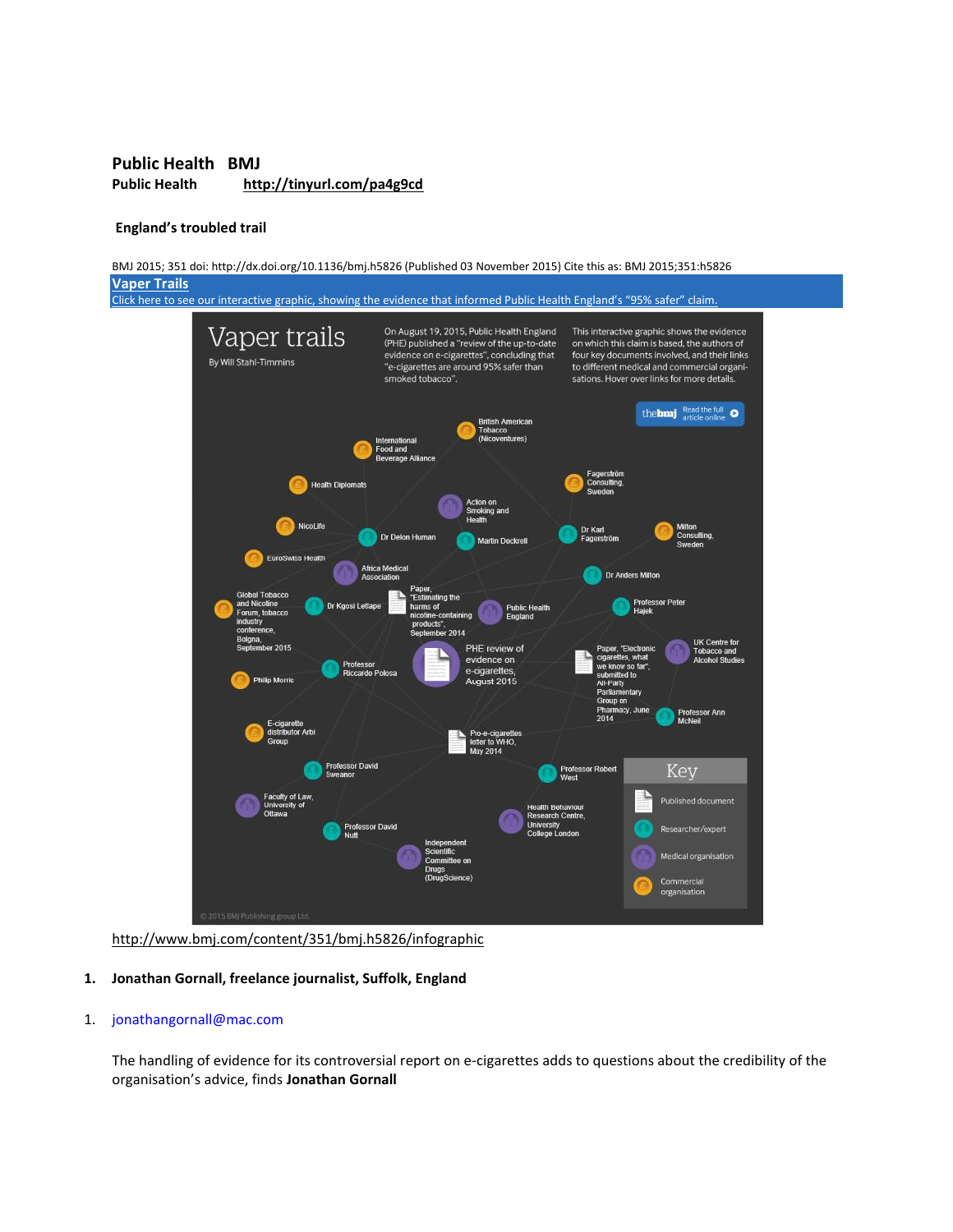The connection between Trélex, an unremarkable Swiss village about 15 miles north of Geneva, and the endorsement of electronic cigarettes by Public Health England might not be immediately apparent. But the small village is home to half a dozen Swiss registered companies whose sole owner's business activities are central to rising concerns about the credibility of Public Health England (PHE).

PHE was created as an "operationally autonomous executive agency" of the Department of Health on 1 April 2013, when responsibility for public health passed to local authorities. Its function is to "protect and improve the nation's health and wellbeing, and reduce health inequalities" by providing government, local government, the NHS, public health professionals, and the public with "evidence-based professional, scientific and delivery expertise and advice."**[1](http://www.bmj.com/content/351/bmj.h5826?hwoasp=authn%3A1446806977%3A4130230%3A3261704988%3A0%3A0%3Ag9aOiOsVY4RneZHSNQ6LMQ%3D%3D#ref-1) [2](http://www.bmj.com/content/351/bmj.h5826?hwoasp=authn%3A1446806977%3A4130230%3A3261704988%3A0%3A0%3Ag9aOiOsVY4RneZHSNQ6LMQ%3D%3D#ref-2)**

In the two and a half years since then, PHE has been embroiled in a series of controversies about the quality and credibility of advice it has issued on topics including fracking, NHS health checks, and the NHS Diabetes Prevention Programme, raising concerns about both its competence and its supposed independence (box). It has recently been in the firing line again, accused of bowing to political pressure by initially agreeing not to publish its review of measures to reduce sugar consumption.**[3](http://www.bmj.com/content/351/bmj.h5826?hwoasp=authn%3A1446806977%3A4130230%3A3261704988%3A0%3A0%3Ag9aOiOsVY4RneZHSNQ6LMQ%3D%3D#ref-3)**

#### **Fracking and other criticisms**

To the astonishment of MPs and environmental groups alike, Public Health England's priority on its formation was not to tackle one of the big bêtes noires of public health but to weigh-in on the debate over the government's plans to encourage large scale extraction, or fracking, of shale oil and gas in the UK.

In October 2013, PHE's Centre for Radiation, Chemical and Environmental Hazards released a draft literature review of the impact of fracking, which concluded that the risks to public health were "low if operations are properly run and regulated."**[33](http://www.bmj.com/content/351/bmj.h5826?hwoasp=authn%3A1446806977%3A4130230%3A3261704988%3A0%3A0%3Ag9aOiOsVY4RneZHSNQ6LMQ%3D%3D#ref-33)** The conclusion remained unchanged in the final report, published in June 2014.**[34](http://www.bmj.com/content/351/bmj.h5826?hwoasp=authn%3A1446806977%3A4130230%3A3261704988%3A0%3A0%3Ag9aOiOsVY4RneZHSNQ6LMQ%3D%3D#ref-34)**

An editorial in *The BMJ* warned that while the review had been "rigorous in its presentation of the evidence" there were "problems with its conclusions … Unfortunately, the conclusion that shale gas operations present a low risk to public health is not substantiated by the literature."**[35](http://www.bmj.com/content/351/bmj.h5826?hwoasp=authn%3A1446806977%3A4130230%3A3261704988%3A0%3A0%3Ag9aOiOsVY4RneZHSNQ6LMQ%3D%3D#ref-35)**

The conclusion that Public Health England should have drawn was that "the public health impacts remain undetermined and that more environmental and public health studies are needed."**[35](http://www.bmj.com/content/351/bmj.h5826?hwoasp=authn%3A1446806977%3A4130230%3A3261704988%3A0%3A0%3Ag9aOiOsVY4RneZHSNQ6LMQ%3D%3D#ref-35)**

To members of the House of Commons Health Committee, which took PHE's leadership to task the following month, the decision to prioritise fracking over many more pressing public health issues seemed perverse.

One of the committee members suggested that PHE, nominally independent, appeared to be serving the policy agenda of a government promoting the potential of fracking "to provide the UK with greater energy security, growth and jobs."**[36](http://www.bmj.com/content/351/bmj.h5826?hwoasp=authn%3A1446806977%3A4130230%3A3261704988%3A0%3A0%3Ag9aOiOsVY4RneZHSNQ6LMQ%3D%3D#ref-36)**

Duncan Selbie, PHE's chief executive, formerly head of Brighton and Sussex University Hospitals and the first director general of commissioning for the NHS, was given a rough ride when he gave evidence to the committee on 19 November 2013.

It had been "hopelessly naive" for PHE to tackle fracking as and when it had, Barbara Keeley, the MP for Worsley and Eccles South, told him. There were "real concerns that there is not enough monitoring, in any sense, to tie in with what you have said [and] I found your report naive in the extreme."

There was, Selbie insisted, "thought given to this, and it was very carefully examined."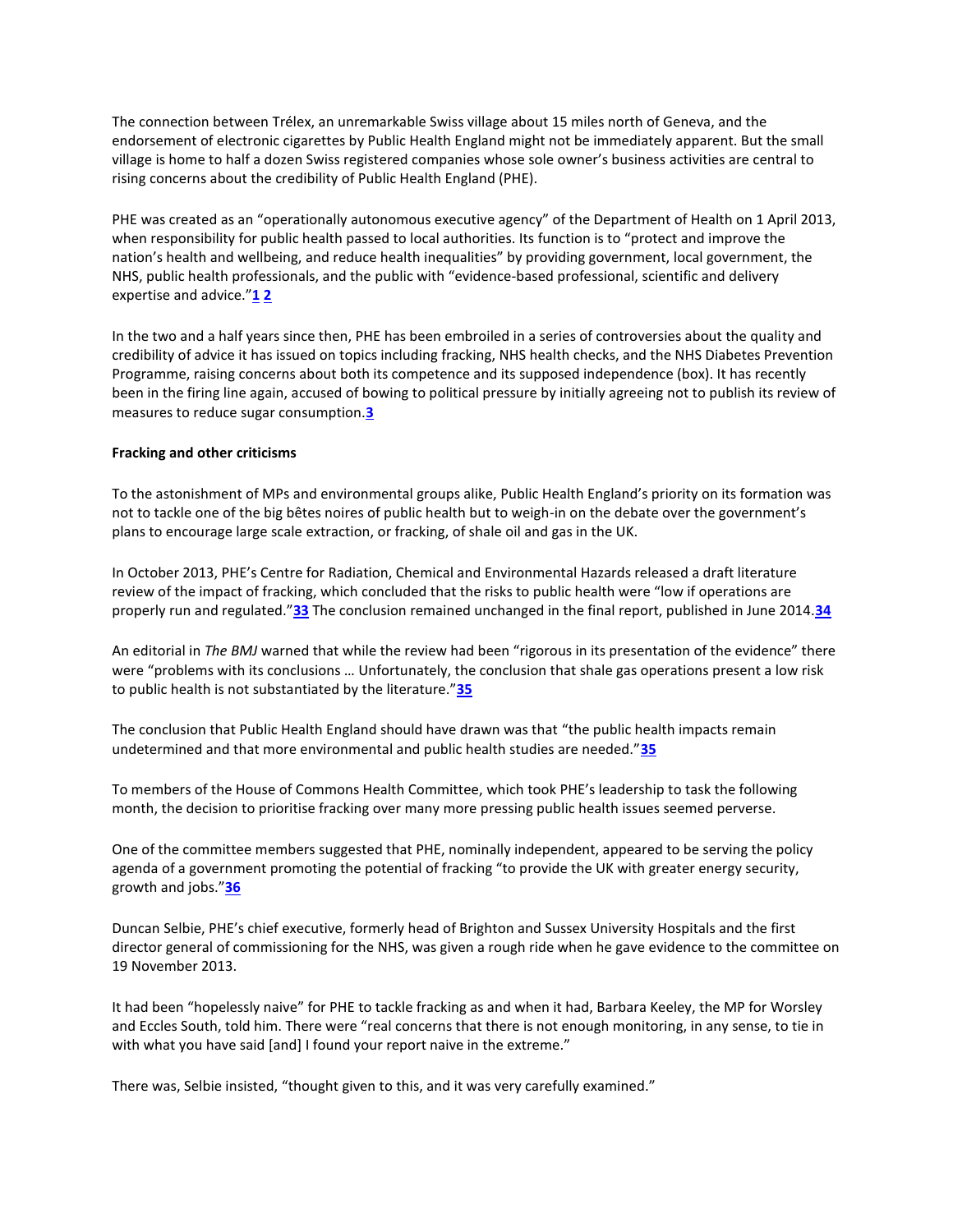For Rosie Cooper, MP for West Lancashire, the issue placed a question mark over PHE's "credibility. You are saying that you dealt with fracking as opposed to smoking, alcohol or a million other really important public health issues. Out of the blue, without your board deciding it, but because somebody somewhere whom you have not named decided to do it, you picked that one issue."

Perhaps, she added, PHE was "being helpful to the government's agenda."

Paul Cosford, PHE's medical director and director for health protection, said the work on fracking was already under way under the auspices of the Health Protection Agency when PHE took over its role. It was not, he said, an accurate reflection of PHE's priorities "to say that this was our highest priority, over and above smoking, alcohol, obesity and all the other public health harms. We are absolutely passionate about addressing those."

There was a further awkward moment during the committee's questioning of Selbie that appeared to reinforce concerns that the organisation was not as autonomous as it ought to be.

Asked to outline "any specific [government] policies that you believe are widening health inequalities," Selbie declined, agreeing with a suggestion that to do so would be too controversial.**[37](http://www.bmj.com/content/351/bmj.h5826?hwoasp=authn%3A1446806977%3A4130230%3A3261704988%3A0%3A0%3Ag9aOiOsVY4RneZHSNQ6LMQ%3D%3D#ref-37)** In its subsequent report, the committee expressed concern "that the chief executive of PHE should regard any public health issue as 'too controversial' to allow him to comment directly and believes that PHE should be able to address such matters without constraint."

On fracking, the committee concluded it had been "unwise for PHE to follow through the work on shale gas extraction which had been initiated by [the Health Protection Agency] without first taking care to satisfy itself that this work reflected both the public health priorities of PHE and the research quality criteria embraced by the new organisation."**[38](http://www.bmj.com/content/351/bmj.h5826?hwoasp=authn%3A1446806977%3A4130230%3A3261704988%3A0%3A0%3Ag9aOiOsVY4RneZHSNQ6LMQ%3D%3D#ref-38)**

Friends of the Earth, one of many organisations critical of fracking, said that PHE's conclusions had been drawn "from what it admits is limited evidence"**[39](http://www.bmj.com/content/351/bmj.h5826?hwoasp=authn%3A1446806977%3A4130230%3A3261704988%3A0%3A0%3Ag9aOiOsVY4RneZHSNQ6LMQ%3D%3D#ref-39)** and, as Physicians, Scientists and Engineers for Healthy Energy had pointed out, "lack of data is not an indication of an absence of harm."**[40](http://www.bmj.com/content/351/bmj.h5826?hwoasp=authn%3A1446806977%3A4130230%3A3261704988%3A0%3A0%3Ag9aOiOsVY4RneZHSNQ6LMQ%3D%3D#ref-40)**

Elsewhere, public bodies had not been so quick to give fracking a clean bill of health. In November 2013, one month after PHE published its draft conclusions, the German government banned fracking until it was "clear that there are no health implications."**[41](http://www.bmj.com/content/351/bmj.h5826?hwoasp=authn%3A1446806977%3A4130230%3A3261704988%3A0%3A0%3Ag9aOiOsVY4RneZHSNQ6LMQ%3D%3D#ref-41)**

In the US, where the use of fracking is much more advanced than in Europe, scientists have warned that there is a "paucity of scientific evidence looking at the public health impact … among those living in close proximity to shale gas drilling."

Society, concluded the authors of a paper published in the *American Journal of Public Health* in July 2013, had a responsibility "to study the potential for harm and to mandate policies and strengthen regulations to ensure that adverse effects to the public's health are not an unfortunate consequence of an industry's eagerness to capitalise on this new energy boom."**[42](http://www.bmj.com/content/351/bmj.h5826?hwoasp=authn%3A1446806977%3A4130230%3A3261704988%3A0%3A0%3Ag9aOiOsVY4RneZHSNQ6LMQ%3D%3D#ref-42)**

Furthermore, PHE's reassurance in its evidence review that "in the UK strict regulatory requirements governing onshore oil and gas exploration already exist and shale gas extraction will be regulated within this framework" appeared complacent in the light of the European Commission's cautionary observation that "Existing legislation in Europe is not fully equipped to tackle the resulting environmental impacts and risks" of a technology of which there was "very limited experience … in the EU."**[43](http://www.bmj.com/content/351/bmj.h5826?hwoasp=authn%3A1446806977%3A4130230%3A3261704988%3A0%3A0%3Ag9aOiOsVY4RneZHSNQ6LMQ%3D%3D#ref-43)**

#### **Diabetes**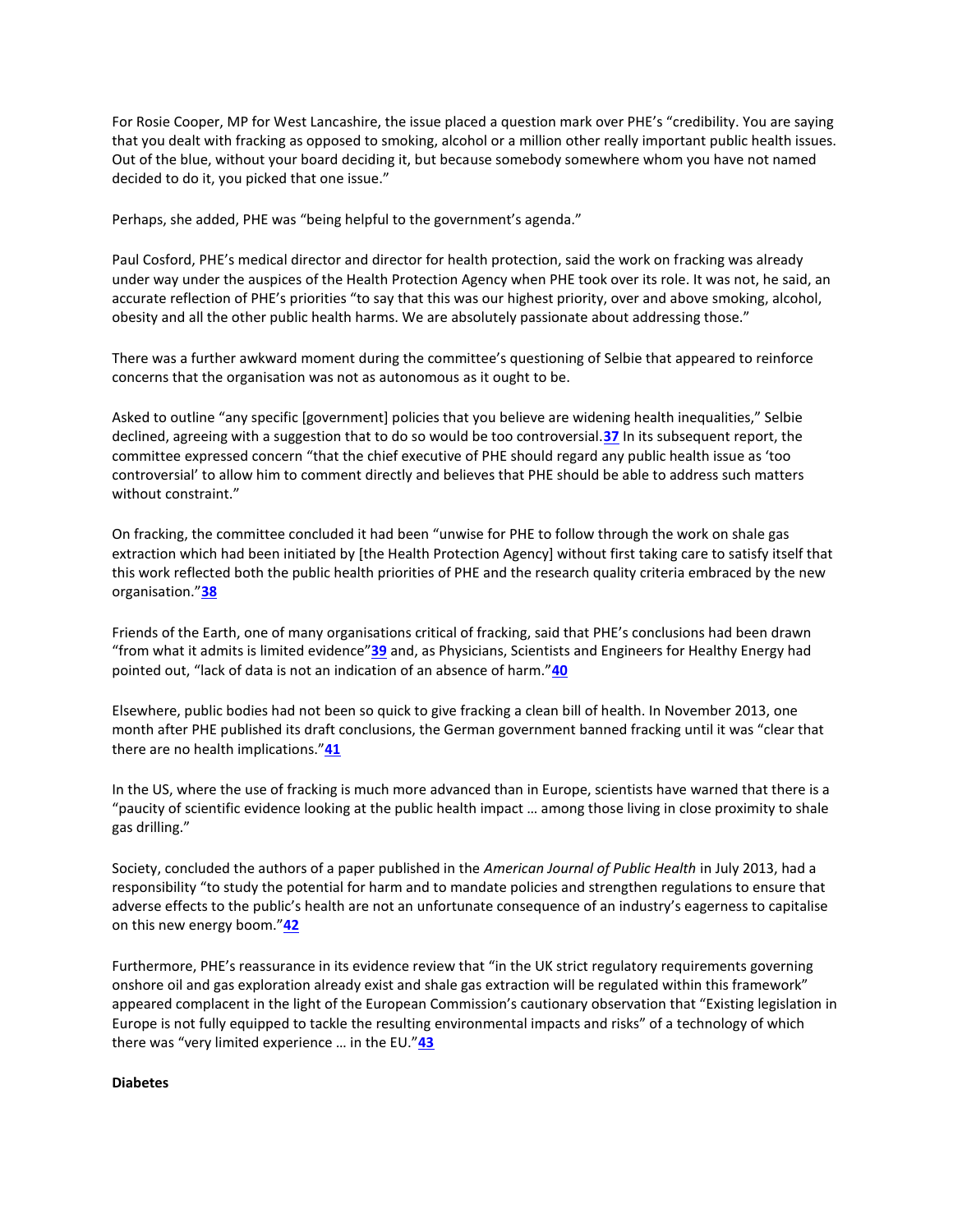This September PHE was under fire again, for its role in the NHS Diabetes Prevention Programme, a joint project between PHE, NHS England, and Diabetes UK that will be rolled out nationally from 2016.**[44](http://www.bmj.com/content/351/bmj.h5826?hwoasp=authn%3A1446806977%3A4130230%3A3261704988%3A0%3A0%3Ag9aOiOsVY4RneZHSNQ6LMQ%3D%3D#ref-44)** Writing in *The BMJ*, diabetes and primary care experts expressed "serious concerns that the programme consists entirely of a top down, highly standardised behavioural intervention offered to a fraction of the population" that was "divorced from the multilevel, community-wide, and politically engaged prevention plans recommended by the World Health Organization."

Furthermore, "astonishingly, given that this lifestyle intervention will become national policy," the PHE report gave "no formal estimate of the programme's cost or cost effectiveness," beyond an "assumption that it will save money … based on speculation."**[45](http://www.bmj.com/content/351/bmj.h5826?hwoasp=authn%3A1446806977%3A4130230%3A3261704988%3A0%3A0%3Ag9aOiOsVY4RneZHSNQ6LMQ%3D%3D#ref-45)**

Jim O'Brien, national director of the Diabetes Prevention Programme, responded to say PHE recognised that the programme alone "will not provide an answer to the growing incidence of diabetes, but it can be expected to make an important contribution." He defended the programme as "a pivotal moment in public health" that, as the first national behaviour change programme in England, "could lead to broader investment in prevention in the longer term."**[46](http://www.bmj.com/content/351/bmj.h5826?hwoasp=authn%3A1446806977%3A4130230%3A3261704988%3A0%3A0%3Ag9aOiOsVY4RneZHSNQ6LMQ%3D%3D#ref-46)**

Trisha Greenhalgh, a professor at the Nuffield Department of Primary Care Health Sciences at the University of Oxford and lead author of the critical editorial in *The BMJ*, was unavailable for comment.

#### **Not an academic institution**

Walter Holland, former president of the Faculty of Public Health, told *The BMJ* he believed "the basic problem" with PHE was that, as it was currently structured, it was "not an academic institution and has not really been able to establish a proper linkage to academe and to expert advice." Compounding this, it was also "not listening to advice."

Holland says PHE resisted his advice over its implementation of the NHS health check programme, introduced as a collaboration between PHE, the Department of Health and others. He went to see Selbie and his number two to suggest ways to "assess whether they were doing any good or not, rather than just going ahead blindly." His advice—that local pilot programmes should be introduced and assessed before national rollout—was not taken on board. Subsequently the programme has been criticised as ineffective and not evidence based.**[47](http://www.bmj.com/content/351/bmj.h5826?hwoasp=authn%3A1446806977%3A4130230%3A3261704988%3A0%3A0%3Ag9aOiOsVY4RneZHSNQ6LMQ%3D%3D#ref-47) [48](http://www.bmj.com/content/351/bmj.h5826?hwoasp=authn%3A1446806977%3A4130230%3A3261704988%3A0%3A0%3Ag9aOiOsVY4RneZHSNQ6LMQ%3D%3D#ref-48)**

One study in 2014 concluded that the change in the reported prevalence of diabetes, hypertension, coronary heart disease, chronic kidney disease, and atrial fibrillation did not differ between practices which did and did not provide health checks.**[49](http://www.bmj.com/content/351/bmj.h5826?hwoasp=authn%3A1446806977%3A4130230%3A3261704988%3A0%3A0%3Ag9aOiOsVY4RneZHSNQ6LMQ%3D%3D#ref-49)**

But it is the furore generated by its pronouncement in August that e-cigarettes "are around 95% safer than smoked tobacco" that crystallises these concerns into a single question: is PHE fit for purpose?

#### **Questionable evidence**

On 19 August 2015, PHE published an "evidence update" on e-cigarettes, commissioned from Ann McNeill of the National Addiction Centre, King's College London, and Peter Hajek of the Wolfson Institute of Preventive Medicine. "In a nutshell," wrote PHE chief executive Duncan Selbie in the foreword, "best estimates show e-cigarettes are 95% less harmful to your health than normal cigarettes."**[4](http://www.bmj.com/content/351/bmj.h5826?hwoasp=authn%3A1446806977%3A4130230%3A3261704988%3A0%3A0%3Ag9aOiOsVY4RneZHSNQ6LMQ%3D%3D#ref-4)**

After the figure was reported widely, some of the concerns of the public health community were voiced in an editorial in the *Lancet*.**[5](http://www.bmj.com/content/351/bmj.h5826?hwoasp=authn%3A1446806977%3A4130230%3A3261704988%3A0%3A0%3Ag9aOiOsVY4RneZHSNQ6LMQ%3D%3D#ref-5)** PHE had relied on the findings of a research paper "that the authors themselves accept is methodologically weak." This, and "the declared conflicts of interest surrounding [the work's] funding," raised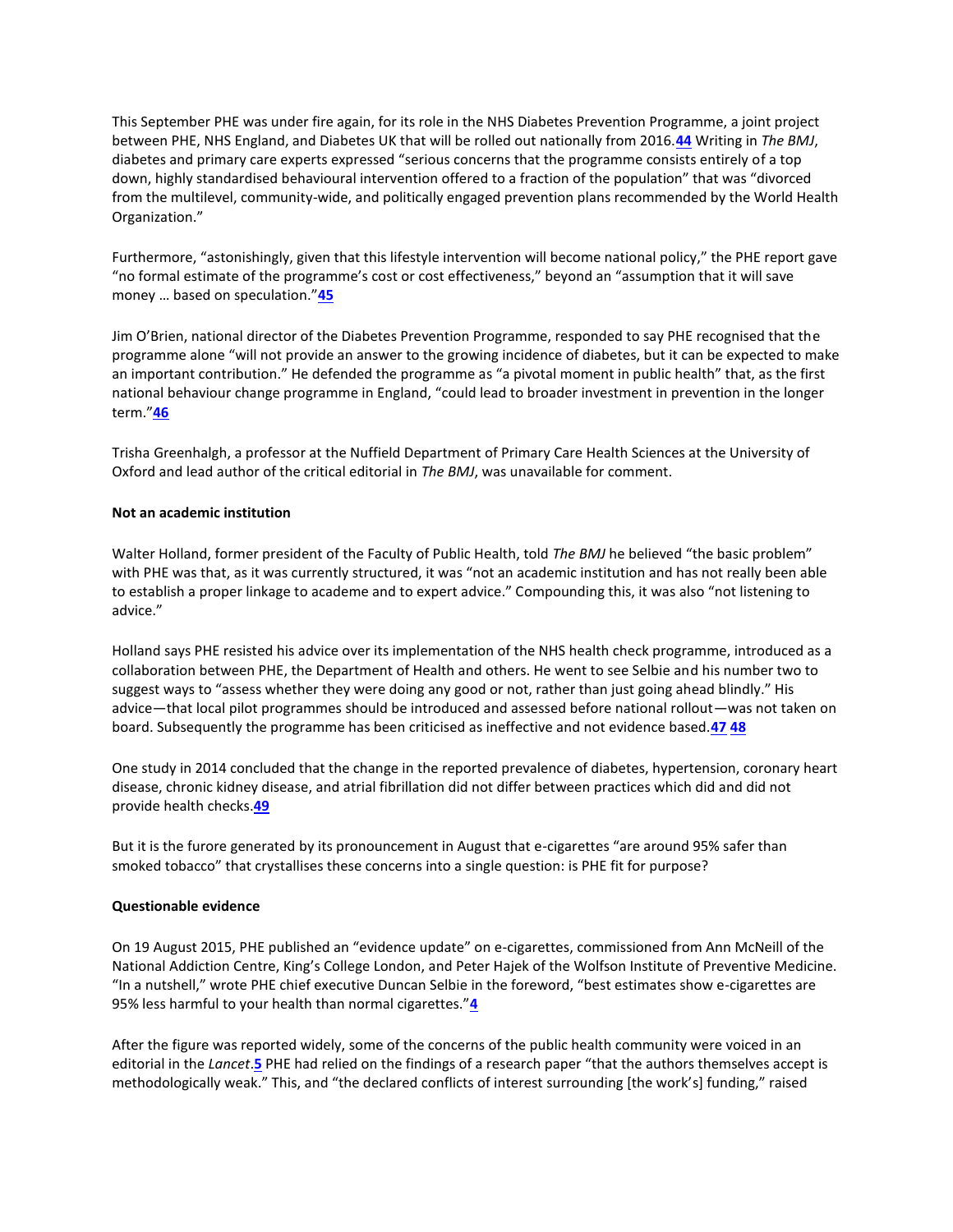"serious questions not only about the conclusions of the PHE report, but also about the quality of the agency's peer review process."**[5](http://www.bmj.com/content/351/bmj.h5826?hwoasp=authn%3A1446806977%3A4130230%3A3261704988%3A0%3A0%3Ag9aOiOsVY4RneZHSNQ6LMQ%3D%3D#ref-5)**

An article in *The BMJ* on 15 September pointed out that although some UK health organisations had endorsed the PHE's report, and the media had accepted the evidence as "unequivocal," many other organisations, including the BMA, the Faculty of Public Health, the US Centers for Disease Control and Prevention, and the World Health Organization, "have come to the opposite opinion."**[6](http://www.bmj.com/content/351/bmj.h5826?hwoasp=authn%3A1446806977%3A4130230%3A3261704988%3A0%3A0%3Ag9aOiOsVY4RneZHSNQ6LMQ%3D%3D#ref-6)**

A director of public health in north west England, who spoke to *The BMJ* on condition of anonymity, said he and his colleagues in the region have found PHE's stance on e-cigarettes "problematic on a number of levels," not least of which was the lack of consultation with public health professionals on the ground.

One of the key issues, he said, was that e-cigarette fluids "have a wide variety of formulations, many of which are untested and not formulated to any specific safety regulations. We're not talking about a unitary product, so to claim safety for something as diverse and as unregulated as e-cigarette fluid is just not operationally or scientifically credible."

Furthermore, "in looking only at the risk and benefits of e-cigarette use to smokers, and failing to consult the field, PHE has overlooked predictable though unintended consequences which raise risks of enabling emerging new routes to nicotine addiction in young people through normalisation."

The PHE guidance also threatened to undermine the work by public health officials who "have spent the past 18 months persuading public venues, council buildings, and others to agree to ban e-cigarette use in enclosed public spaces," he said.

The crucial debate about the potential roles of e-cigarettes in renormalisation of smoking or as a possible gateway to smoking remains unresolved. However, although the latest figures from the Health and Social Care Information Centre show that in 2014 the proportion of 11-15 year olds who had ever used cigarettes (18%) was at its lowest level since the survey began in 1982, more than a fifth (22%) had used e-cigarettes at least once.**[7](http://www.bmj.com/content/351/bmj.h5826?hwoasp=authn%3A1446806977%3A4130230%3A3261704988%3A0%3A0%3Ag9aOiOsVY4RneZHSNQ6LMQ%3D%3D#ref-7)**

This cohort, said the director, "may now be treating PHE guidance as a 'green light.' Yet for them there is no 'safer'; there is only a new risk and increased ongoing risk of a new addiction." The PHE advice "seems to risk being an iatrogenic public health intervention for this younger population."

Concerns about PHE's stance go to the heart of the schism in public health over e-cigarettes, dividing supporters of the potential benefits to people who wish to give up smoking from those wary of the as yet unknown population level consequences.**[8](http://www.bmj.com/content/351/bmj.h5826?hwoasp=authn%3A1446806977%3A4130230%3A3261704988%3A0%3A0%3Ag9aOiOsVY4RneZHSNQ6LMQ%3D%3D#ref-8)**

Many working in tobacco control have also noted that the e-cigarettes market is being increasingly dominated by the big four tobacco companies and are suspicious of their motives.**[9](http://www.bmj.com/content/351/bmj.h5826?hwoasp=authn%3A1446806977%3A4130230%3A3261704988%3A0%3A0%3Ag9aOiOsVY4RneZHSNQ6LMQ%3D%3D#ref-9)**

On 27 August, PHE responded to growing concern about its report by publishing an "authors' note." McNeill and Hajek said they had looked at "studies that have recently been widely reported as raising new alarming concerns on the risks of e-cigarettes" and concluded that they did "not in fact demonstrate substantial new risks and that the previous estimate by an international expert panel (Nutt et al, 2014) endorsed in an expert review (West et al, 2014) that e-cigarette use is around 95% safer than smoking, remains valid as the current best estimate based on the peer-reviewed literature."**[10](http://www.bmj.com/content/351/bmj.h5826?hwoasp=authn%3A1446806977%3A4130230%3A3261704988%3A0%3A0%3Ag9aOiOsVY4RneZHSNQ6LMQ%3D%3D#ref-10)**

The West review, which McNeill and Hajek coauthored, was a summary of the evidence on e-cigarettes submitted to the All-Party Parliamentary Group on Pharmacy in June 2014.**[11](http://www.bmj.com/content/351/bmj.h5826?hwoasp=authn%3A1446806977%3A4130230%3A3261704988%3A0%3A0%3Ag9aOiOsVY4RneZHSNQ6LMQ%3D%3D#ref-11)** It did not endorse the Nutt paper but simply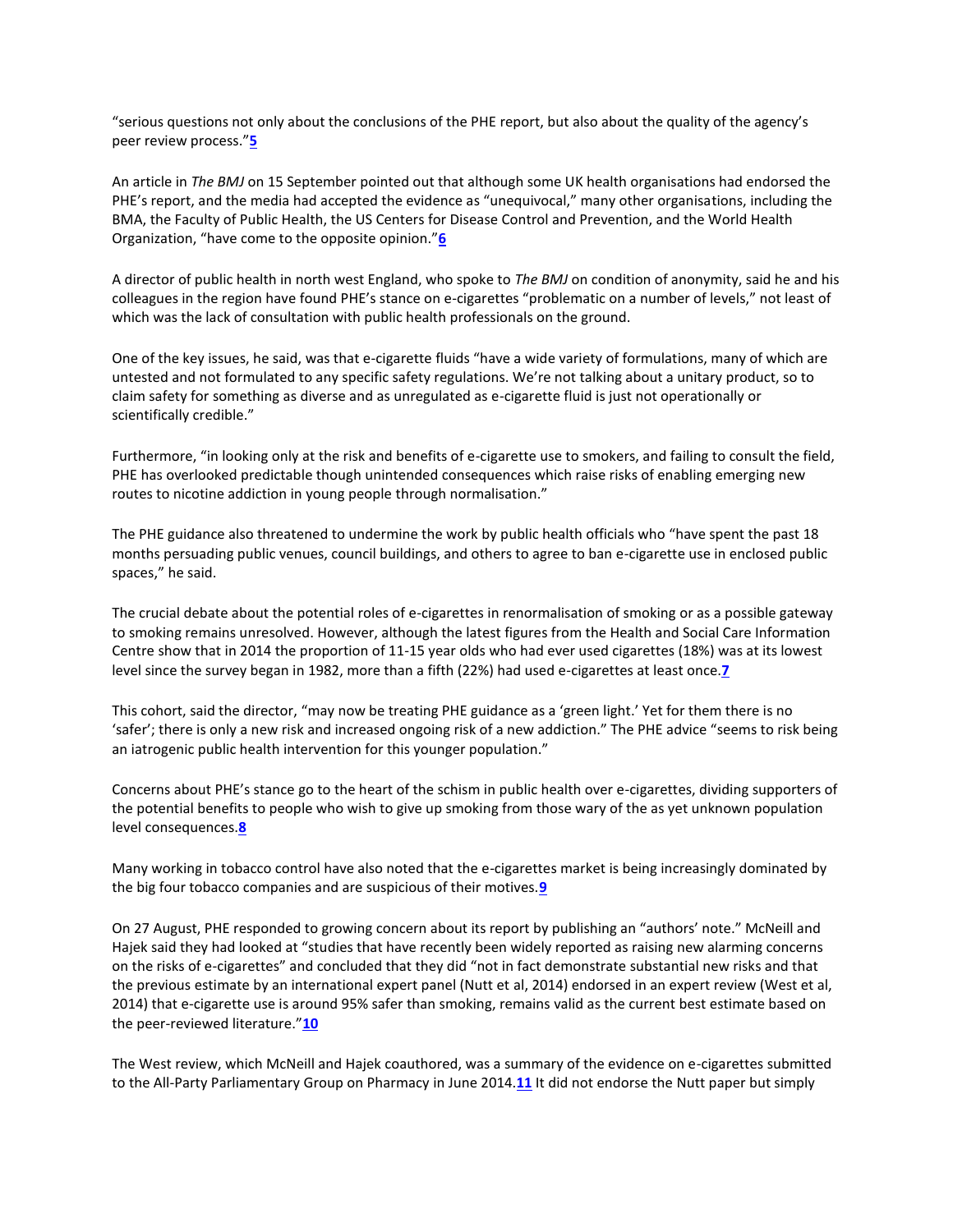cited its findings, saying: "The precise extent of harm from long-term use is not known but has been estimated at around 1/20th that of smoking tobacco cigarettes."

#### **Harm reduction champions**

The panel of 12 that generated the "95% safer" figure was assembled by the Independent Scientific Committee on Drugs (since renamed DrugScience) for a two day workshop in London in July 2013. DrugScience is an "independent, science-led drugs charity" founded by David Nutt in 2010 after his dismissal by the home secretary as chair of the Advisory Council on the Misuse of Drugs.**[12](http://www.bmj.com/content/351/bmj.h5826?hwoasp=authn%3A1446806977%3A4130230%3A3261704988%3A0%3A0%3Ag9aOiOsVY4RneZHSNQ6LMQ%3D%3D#ref-12) [13](http://www.bmj.com/content/351/bmj.h5826?hwoasp=authn%3A1446806977%3A4130230%3A3261704988%3A0%3A0%3Ag9aOiOsVY4RneZHSNQ6LMQ%3D%3D#ref-13)** Nutt is now director of the Neuropsychopharmacology Unit at Imperial College London.

The panel's conclusions were subsequently published in *European Addiction Research* in September 2014,**[14](http://www.bmj.com/content/351/bmj.h5826?hwoasp=authn%3A1446806977%3A4130230%3A3261704988%3A0%3A0%3Ag9aOiOsVY4RneZHSNQ6LMQ%3D%3D#ref-14)** where the authors described themselves as "experts [selected] from several different countries to ensure a diversity of expertise and perspective."**[14](http://www.bmj.com/content/351/bmj.h5826?hwoasp=authn%3A1446806977%3A4130230%3A3261704988%3A0%3A0%3Ag9aOiOsVY4RneZHSNQ6LMQ%3D%3D#ref-14)** But at least six of the authors, including Nutt, were already established champions of e-cigarettes as part of the "harm reduction" strategy embraced enthusiastically by the tobacco industry.

In May 2014, Nutt, Karl Fagerström, Kgosi Letlape, Anders Milton, Riccardo Polosa, and David Sweanor were among 56 "specialists in nicotine science and public health policy" who wrote to Margaret Chan, director general of WHO, to complain that harm reduction had been "overlooked or even purposefully marginalised" in preparation for the sixth conference of the parties to WHO's Framework Convention on Tobacco Control.

McNeill and Hajek, authors of the PHE's review of evidence on e-cigarettes, were also signatories of that letter. **[15](http://www.bmj.com/content/351/bmj.h5826?hwoasp=authn%3A1446806977%3A4130230%3A3261704988%3A0%3A0%3Ag9aOiOsVY4RneZHSNQ6LMQ%3D%3D#ref-15)**

Alarmed by the letter, 129 public health experts responded with a letter of their own to Chan. It was, they said, "fundamental" that WHO and other public health bodies did not "buy into the tobacco industry's well-documented strategy of presenting itself as a partner."**[16](http://www.bmj.com/content/351/bmj.h5826?hwoasp=authn%3A1446806977%3A4130230%3A3261704988%3A0%3A0%3Ag9aOiOsVY4RneZHSNQ6LMQ%3D%3D#ref-16)**

As *The BMJ* reported in June 2015, Gerry Stimson, one of the organisers of the first letter, had previously accepted hospitality and funding from Nicoventures, British American Tobacco's flagship harm reduction company. Nutt's coauthor Fagerström, a Swedish clinical psychologist, had also accepted consultancy fees from Nicoventures, partly for lobbying members of the Australian parliament about the benefits of e-cigarettes.

The Nutt paper discloses that Fagerström "has served as a consultant for most companies with an interest in tobacco dependence treatments" but makes no mention of BAT or Nicoventures. It also records that Polosa, whose organisation Lega Italiana Anti Fumo is thanked "for supporting this research," has served as a consultant for Arbi Group, a distributor of e-cigarettes. It does not record that in 2004 Polosa and LIAF received \$315 000 from Philip Morris for a study on nicotine addiction.**[17](http://www.bmj.com/content/351/bmj.h5826?hwoasp=authn%3A1446806977%3A4130230%3A3261704988%3A0%3A0%3Ag9aOiOsVY4RneZHSNQ6LMQ%3D%3D#ref-17)**

Another of Nutt's coauthors was Martin Dockrell. At the time the panel sat, he was director of research and policy for Action on Smoking and Health (ASH), which has consistently supported the role of e-cigarettes.**[9](http://www.bmj.com/content/351/bmj.h5826?hwoasp=authn%3A1446806977%3A4130230%3A3261704988%3A0%3A0%3Ag9aOiOsVY4RneZHSNQ6LMQ%3D%3D#ref-9) [18](http://www.bmj.com/content/351/bmj.h5826?hwoasp=authn%3A1446806977%3A4130230%3A3261704988%3A0%3A0%3Ag9aOiOsVY4RneZHSNQ6LMQ%3D%3D#ref-18)** In March 2014, six months before the panel's paper was published, Dockrell joined Public Health England as lead of its tobacco control programme.

#### **Swiss connections**

It is the identity and connections of the Nutt panel's sponsor that leads to the small Swiss village of Trélex and poses serious questions about transparency and conflicts of interest that PHE has failed to address.

The Nutt paper thanked "Euroswiss Health (Switzerland) for funding." Registration documents lodged with the commercial register of the Canton de Vaud say that the company's aims are the creation and management of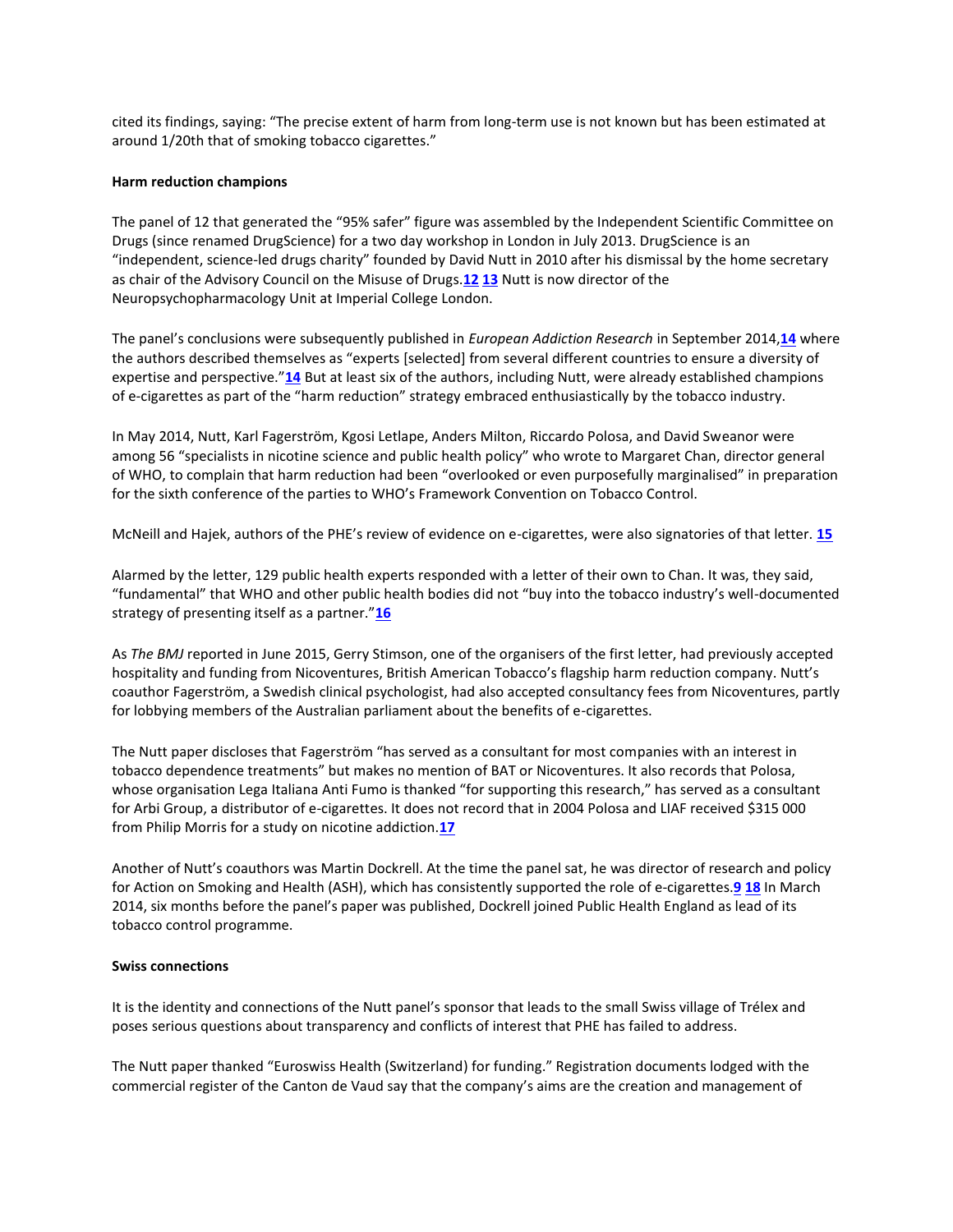networks of private hospitals, doctors' offices, and drug distribution services throughout Europe and "all investment activities in the general area of health and medical research."**[19](http://www.bmj.com/content/351/bmj.h5826?hwoasp=authn%3A1446806977%3A4130230%3A3261704988%3A0%3A0%3Ag9aOiOsVY4RneZHSNQ6LMQ%3D%3D#ref-19)**

The company was registered in 2003 at 8 Place de le Tour, Trélex, by Delon Human, a South African doctor resident in Switzerland. He used the same address to register several other companies, including Health Diplomats. This appears to be a lobbying organisation whose clients include, or have included, the drug industry and food and drink companies.**[20](http://www.bmj.com/content/351/bmj.h5826?hwoasp=authn%3A1446806977%3A4130230%3A3261704988%3A0%3A0%3Ag9aOiOsVY4RneZHSNQ6LMQ%3D%3D#ref-20)** EuroSwiss Health has no website and searches for the company default to the Health Diplomats website.

The LinkedIn page of Curt Tyler, who claims to have been the Health Diplomat's chief executive for four years until 2014, reveals more about the activities of the company. He describes his role there as "managing the day-to-day functions of the International Food and Beverage Alliance"—an association of 11 global companies including Coca-Cola, Nestlé, Mars, and McDonald's—and pursuing "public health advocacy with the World Health Organisation and the United Nations."**[21](http://www.bmj.com/content/351/bmj.h5826?hwoasp=authn%3A1446806977%3A4130230%3A3261704988%3A0%3A0%3Ag9aOiOsVY4RneZHSNQ6LMQ%3D%3D#ref-21)** Tyler did not respond to attempts to contact him. Human's LinkedIn page shows that he was secretary general of the International Food and Beverage Alliance.**[22](http://www.bmj.com/content/351/bmj.h5826?hwoasp=authn%3A1446806977%3A4130230%3A3261704988%3A0%3A0%3Ag9aOiOsVY4RneZHSNQ6LMQ%3D%3D#ref-22)** A spokesperson for the alliance confirmed Human had stepped down from the role in January 2014.

A third company registered by Human is NicoLife. In Human's biography as a speaker at the Global Forum on Nicotine in Warsaw in 2014, NicoLife was described as "a group specialising in tobacco harm reduction and the appropriate use and recognition of nicotine."**[23](http://www.bmj.com/content/351/bmj.h5826?hwoasp=authn%3A1446806977%3A4130230%3A3261704988%3A0%3A0%3Ag9aOiOsVY4RneZHSNQ6LMQ%3D%3D#ref-23)**

It has also served as a conduit for funding from British American Tobacco (BAT). In 2010, BAT paid Human to produce a book called *Wise Nicotine—Uncovering Tobacco Harm Reduction, the Best Kept Secret in Public Health*.**[24](http://www.bmj.com/content/351/bmj.h5826?hwoasp=authn%3A1446806977%3A4130230%3A3261704988%3A0%3A0%3Ag9aOiOsVY4RneZHSNQ6LMQ%3D%3D#ref-24)** On a dedicated website, the author describes the book as "a provocative commentary on the blind spots in modern tobacco control" and "a clarion call for … harm reduction." There is no mention of BAT. **[20](http://www.bmj.com/content/351/bmj.h5826?hwoasp=authn%3A1446806977%3A4130230%3A3261704988%3A0%3A0%3Ag9aOiOsVY4RneZHSNQ6LMQ%3D%3D#ref-20)**

But BAT's website notes that "in 2010, we funded NicoLife … in its production of a book, *Wise Nicotine* … We hope that the book will play an important role in raising awareness of tobacco harm reduction."**[24](http://www.bmj.com/content/351/bmj.h5826?hwoasp=authn%3A1446806977%3A4130230%3A3261704988%3A0%3A0%3Ag9aOiOsVY4RneZHSNQ6LMQ%3D%3D#ref-24)**

According to a report on harm reduction published by British American Tobacco in 2013, NicoLife also provided "consultancy services to BAT on our approach to harm reduction." The report quotes and includes a photograph of Human: "Whatever people think about 'big tobacco,' it can't be denied that they understand the needs of smokers and can deliver alternative products at a large scale. BAT and its subsidiaries … could become part of the solution to addressing the epidemic of tobacco-related disease."**[25](http://www.bmj.com/content/351/bmj.h5826?hwoasp=authn%3A1446806977%3A4130230%3A3261704988%3A0%3A0%3Ag9aOiOsVY4RneZHSNQ6LMQ%3D%3D#ref-25)**

Despite these connections, a blog posting on DirectScience's website in August 2015 states that there were "no links or contracts, current or historic, between EuroSwiss Health and any tobacco company."**[26](http://www.bmj.com/content/351/bmj.h5826?hwoasp=authn%3A1446806977%3A4130230%3A3261704988%3A0%3A0%3Ag9aOiOsVY4RneZHSNQ6LMQ%3D%3D#ref-26)**

Asked if he had approached EuroSwiss Health to fund his panel's assessment of the relative harms of nicotine containing products, or if he had been approached by the company, Nutt told *The BMJ*: "There was no pursuit of anyone, rather a shared interest that led to the MCDA [multicriteria decision analysis] project. We all thought that applying the MCDA principles to tobacco and nicotine would not only advance science but could help protect millions of lives from tobacco related disease and premature death."

The donation, he added, had been "in support of the groundbreaking work done in harm reduction, risk quantification, and risk communication by DrugScience as evidenced by the Nutt et al 2010 *Lancet* paper."**[27](http://www.bmj.com/content/351/bmj.h5826?hwoasp=authn%3A1446806977%3A4130230%3A3261704988%3A0%3A0%3Ag9aOiOsVY4RneZHSNQ6LMQ%3D%3D#ref-27)**

Nutt told *The BMJ* that while he was happy with the way PHE had represented and relied on his work in support of its "95% safer" claim, he felt the figure was "subject to misinterpretation … percentages are not well understood by the public and the statement implies that both nicotine products are safe. Our paper made clear that both products are potentially harmful."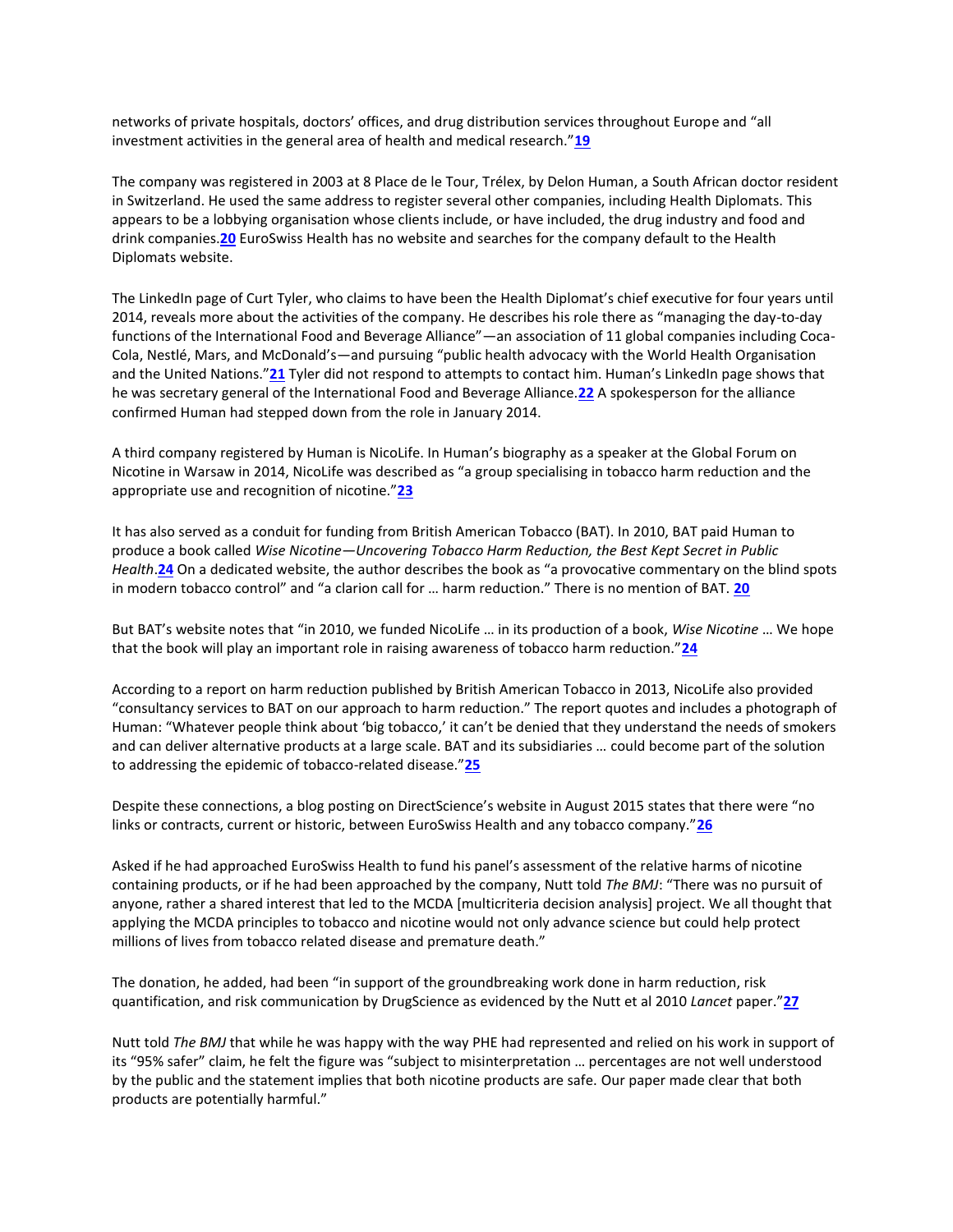As "even those disputing the 95% figure agree that [a] twentyfold ratio of relative harms is the best estimate we have at present for cigarettes and ENDS [electronic nicotine delivery systems] currently ... it seems to me that the critique of the 95% figure is a roundabout attempt to get the conclusions of our MCDA study discredited," he said.

This, he added, was "not scientific and potentially very damaging to human health if it puts people and regulators off ENDS and back to cigarettes."

Nutt did not clarify whether he was, or had been, aware of Human's connections with the tobacco industry.

Contacted by *The BMJ*, Human declined to explain the nature of EuroSwiss Health's business. He also declined to discuss his history of engagement with the tobacco industry or whether he, or any of his companies, was currently in its pay. Nor would he discuss whether the idea for the panel was his or Nutt's.

He did, however, state that, having "consulted several colleagues on how we can stay focused in this e-cigarette debate on substantive science," his concern was that "answers to your questions might lead to further misrepresentation and distraction."

He added: "For the avoidance of doubt, I wish to confirm there was no tobacco company involvement in the funding or execution of the Nutt study."

However, Human has clearly maintained contact with the tobacco industry. In September, he attended the global tobacco and nicotine forum, a three day industry conference in Bologna, Italy, where he moderated a discussion on public health. Hosted by industry newspaper *Tobacco Reporter* and its offshoot *Vaper Voice* the conference was sponsored by the big four tobacco companies—BAT, Imperial Tobacco, Japan Tobacco International and Philip Morris International.

The forum was also attended by two members of Nutt's panel and his co-authors on the paper that generated the "95% safer" claim.

Kgosi Letlape took part in a discussion on ethics as part of a panel that included David O'Reilly, BAT's director of science and research and development. Letlape and Human are colleagues: Letlape is president of the Africa Medical Association and Human is its secretary general.**[28](http://www.bmj.com/content/351/bmj.h5826?hwoasp=authn%3A1446806977%3A4130230%3A3261704988%3A0%3A0%3Ag9aOiOsVY4RneZHSNQ6LMQ%3D%3D#ref-28)**

Another member of Nutt's panel, Polosa, professor of internal medicine at the University of Catania, gave a keynote address, "Nicotine reloaded," and took part in two panels. On one, "Consumer wants and needs," he was joined by Simon Clark, director of pro-smoking group FOREST. He also took part in a subsequent discussion about public health, moderated by Human, before the conference adjourned for a lunch sponsored by US tobacco firm Reynolds American.**[29](http://www.bmj.com/content/351/bmj.h5826?hwoasp=authn%3A1446806977%3A4130230%3A3261704988%3A0%3A0%3Ag9aOiOsVY4RneZHSNQ6LMQ%3D%3D#ref-29)**

#### **International alarm**

Such connections have only added to the alarm caused by the PHE's report in Europe, says Pekka Puska, the Finnish president of the International Association of National Public Health Institutes. Pukka says he emailed PHE chief executive Duncan Selbie and Kevin Fenton, director of health and wellbeing at PHE, on 7 September to say that public health professionals and health ministry officials in Finland had been "surprised and concerned" by the organisation's endorsement of e-cigarettes as 95% safer than tobacco. There was "still much research needed" before PHE or anyone else could reach the conclusions it had. "It adds to our concern," he said, "that many of the experts/consultants that promote this kind of e-cigarette approach have various connections with the industry."

PHE told *The BMJ* its report had been "subject to significant misreporting and we have been in touch with international colleagues, including Professor Puska, to clarify our position. The PHE report responds to the realities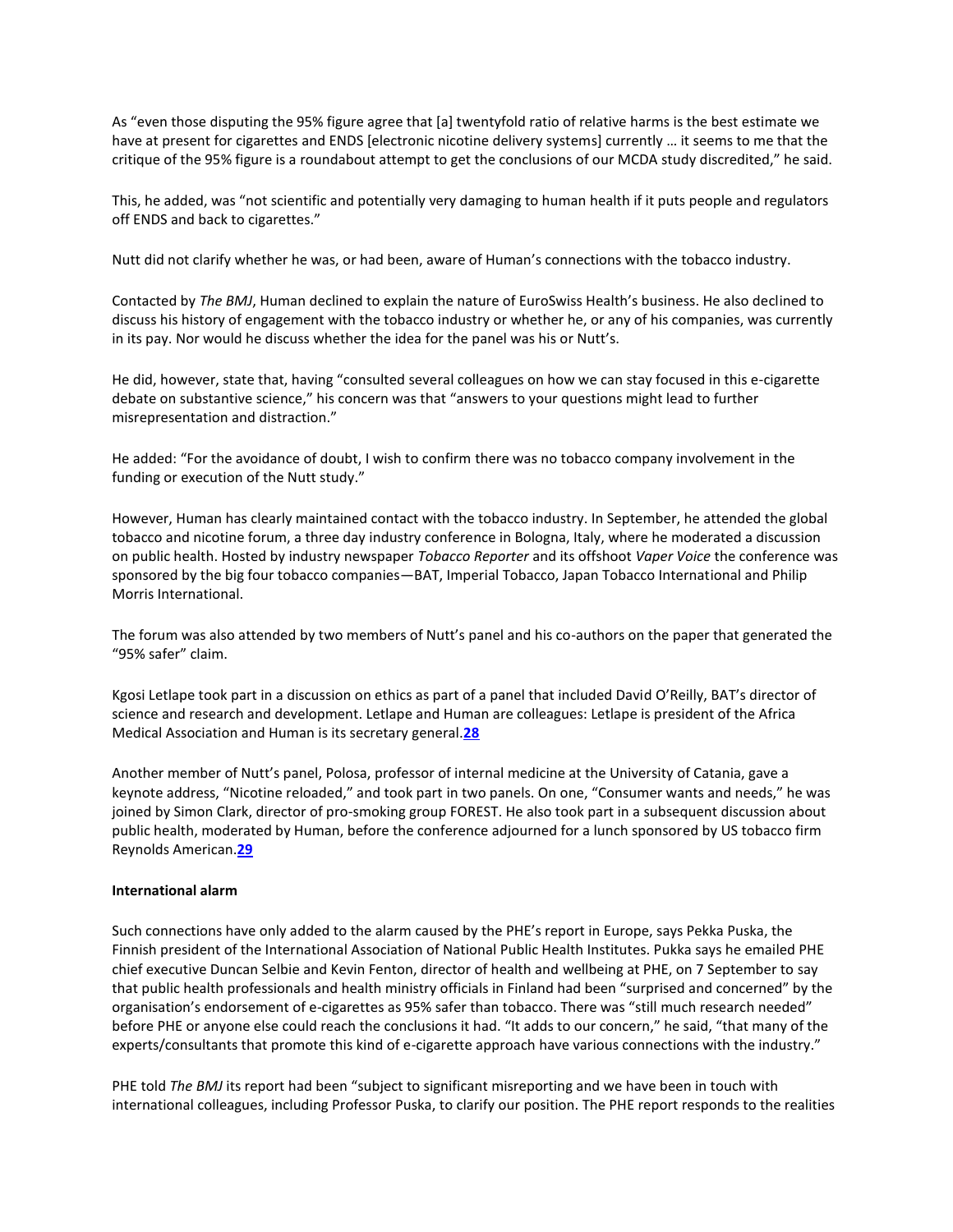and patterns of e-cigarette use in England and builds upon a strong track record of national and local tobacco control activities."

However, Pukka told *The BMJ* that, having spoken to Fenton, he remained "firmly behind the arguments [against the report] as do many other international tobacco control experts. Many are very surprised and worried that this English report may do serious harm to tobacco control work that is currently progressing reasonably well in Finland, England, and so many Western countries."

#### **PHE response**

On 15 September, PHE, responding to the criticism in *The BMJ*, rounded up a dozen public health organisations, including ASH and Cancer Research UK, to sign a joint statement defending its position. The concerns raised by McKee and Capewell in *The BMJ*, it said, had been "fully responded to before."**[30](http://www.bmj.com/content/351/bmj.h5826?hwoasp=authn%3A1446806977%3A4130230%3A3261704988%3A0%3A0%3Ag9aOiOsVY4RneZHSNQ6LMQ%3D%3D#ref-30)**

But a letter from PHE published in the *Lancet* in response to that journal's criticisms of the e-cigarette evidence review did not even begin to address the various relationships and funding connections behind the Nutt paper.**[31](http://www.bmj.com/content/351/bmj.h5826?hwoasp=authn%3A1446806977%3A4130230%3A3261704988%3A0%3A0%3Ag9aOiOsVY4RneZHSNQ6LMQ%3D%3D#ref-31)**

A spokesperson for PHE said questions relating to the "methodology and composition" of the Nutt study were a matter for Nutt. But John Newton, PHE's chief knowledge officer, told *The BMJ* that its endorsement of ecigarettes as 95% safer than smoking "was not based on one paper but is rather an assessment of the conclusion of that paper in the light of all the other evidence considered in the review." It was, therefore, "independent of the methodology used by Nutt et al."

Nevertheless, PHE did "absolutely not" accept that the credibility of the Nutt paper, and hence the PHE's conclusion, was undermined either by its funding source or by the apparent conflicts of interest of at least half of the Nutt panel.

"Accusations against one study out of over 180 cited would not affect the overall findings of the PHE report and the accompanying implications for policy and practice," said Newton.

Yet PHE's endorsement of e-cigarettes appears to be at odds with that of the World Health Organization. It's 2014 report stated that when designing regulatory strategies for electronic nicotine delivery systems (ENDS), governments should "impede ENDS promotion to and uptake by non-smokers, pregnant women and youth" and "protect existing tobacco-control efforts from commercial and other vested interests of the tobacco industry."

WHO also pointed out that Article 5.2(b) of the Framework Convention on Tobacco Control, to which the UK is a signatory, committed parties "not only to preventing and reducing tobacco consumption … but also to preventing and reducing nicotine addiction independently from its source. Therefore, while medicinal use of nicotine is a public health option under the treaty, recreational use is not."**[32](http://www.bmj.com/content/351/bmj.h5826?hwoasp=authn%3A1446806977%3A4130230%3A3261704988%3A0%3A0%3Ag9aOiOsVY4RneZHSNQ6LMQ%3D%3D#ref-32)**

Newton denied PHE's position on e-cigarettes was contrary to the cautious stance adopted by signatories to the framework convention. "We have always been clear that e-cigarettes are not 100% safe, that they should only be used by people trying to cut down or quit smoking and the evidence should be closely monitored," he said.

The WHO, a spokesperson told *The BMJ*, had "no comment at this time on the Public Health England's report on ecigarettes" but confirmed that its position on e-cigarettes remained that outlined in the 2014 report. WHO, the spokesperson added, "is currently in the process of evaluating further scientific basis and evidence in order to submit an updated report to the 7th meeting . . . in 2016," when signatories "may or may not opt to revise their previous decision."

#### **Notes**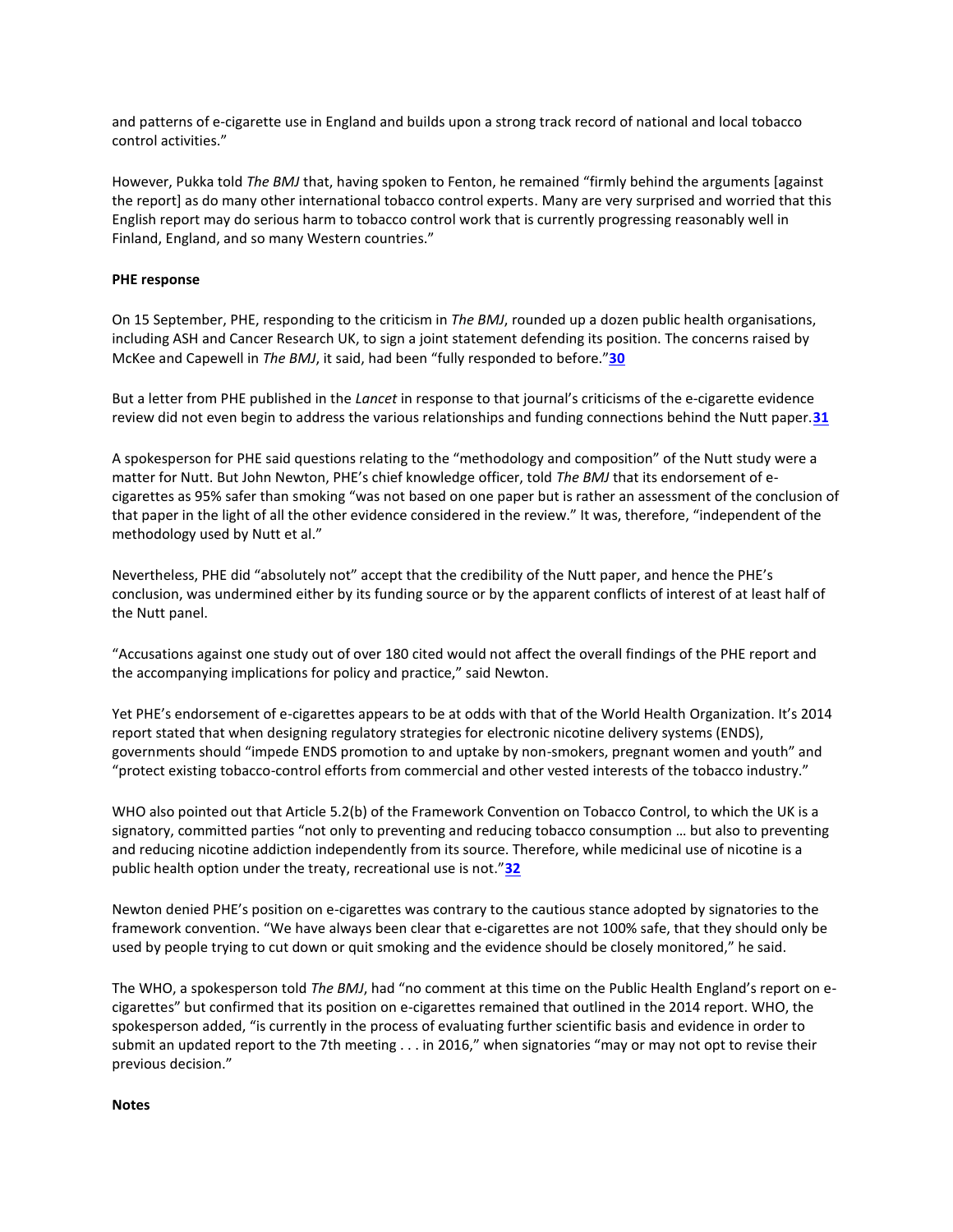#### **Cite this as:** *BMJ* 2015;351:h5826

#### **Footnotes**

- Competing interests: I have read and understood BMJ policy on declaration of interests and have no relevant interests to declare.
- Provenance and peer review: Commissioned; not externally peer reviewed.

#### **References**

1.  $\leq$ 

Public Health England. About us[. www.gov.uk/government/organisations/public-health](http://www.gov.uk/government/organisations/public-health-england/about)[england/about.](http://www.gov.uk/government/organisations/public-health-england/about)

2.  $\theta$ 

Framework agreement between the Department of Health and Public Health England. November, 2013[. www.gov.uk/government/uploads/system/uploads/attachment\\_data/file/259756/DH-](http://www.gov.uk/government/uploads/system/uploads/attachment_data/file/259756/DH-PHE_FRAMEWORK_AGREEMENT_FINAL_VERSION_FOR_PUBLICATION_accessible.pdf)[PHE\\_FRAMEWORK\\_AGREEMENT\\_FINAL\\_VERSION\\_FOR\\_PUBLICATION\\_accessible.pdf](http://www.gov.uk/government/uploads/system/uploads/attachment_data/file/259756/DH-PHE_FRAMEWORK_AGREEMENT_FINAL_VERSION_FOR_PUBLICATION_accessible.pdf)

3.  $\leq$ 

*Donnelly L. Jeremy Hunt embroiled in row over sugar tax report. Telegraph2015 Oct 11. [www.telegraph.co.uk/news/health/news/11925179/Jeremy-Hunt-embroiled-in-bitter-row-over](http://www.telegraph.co.uk/news/health/news/11925179/Jeremy-Hunt-embroiled-in-bitter-row-over-sugar-tax-report.html)[sugar-tax-report.html.](http://www.telegraph.co.uk/news/health/news/11925179/Jeremy-Hunt-embroiled-in-bitter-row-over-sugar-tax-report.html)*

4.  $\frac{d}{ }$ 

McNeill A, Brose LS, Calder R, et al. E-cigarettes: an evidence update. A report commissioned by Public Health England. 2015. [www.gov.uk/government/publications/e-cigarettes-an-evidence](http://www.gov.uk/government/publications/e-cigarettes-an-evidence-update)[update.](http://www.gov.uk/government/publications/e-cigarettes-an-evidence-update)

5. [↵](http://www.bmj.com/content/351/bmj.h5826?hwoasp=authn%3A1446806977%3A4130230%3A3261704988%3A0%3A0%3Ag9aOiOsVY4RneZHSNQ6LMQ%3D%3D#xref-ref-5-1)

*Polosa R. E-cigarettes: Public Health England's evidence-based confusion. Lancet2015;386:829.*

[NHSScotland full textCrossRef](http://www.bmj.com/highwire/openurl?query=rft.jtitle=Lancet&rft.volume=386&rft.spage=829&rft_id=info:doi/10.1016/S0140-6736(15)00042-2&rft_id=info:pmid/26335861&rft.genre=article&rft_val_fmt=info:ofi/fmt:kev:mtx:journal&ctx_ver=Z39.88-2004&url_ver=Z39.88-2004&url_ctx_fmt=info:ofi/fmt:kev:mtx:ctx&redirect_url=http://sfx-44nhss.hosted.exlibrisgroup.com/44nhss)[Medline](http://www.bmj.com/lookup/external-ref?access_num=26335861&link_type=MED&atom=%2Fbmj%2F351%2Fbmj.h5826.atom)

6.  $\leq$ 

*McKee M, Capewell S. Evidence about electronic cigarettes: a foundation built on rock or sand? BMJ2015;351:h4863.*

[NHSScotland full textFREE Full Text](http://www.bmj.com/highwire/openurl?query=rft.jtitle=BMJ&rft_id=info:doi/10.1136/bmj.h4863&rft_id=info:pmid/26374616&rft.genre=article&rft_val_fmt=info:ofi/fmt:kev:mtx:journal&ctx_ver=Z39.88-2004&url_ver=Z39.88-2004&url_ctx_fmt=info:ofi/fmt:kev:mtx:ctx&redirect_url=http://sfx-44nhss.hosted.exlibrisgroup.com/44nhss)

7.  $\frac{d}{ }$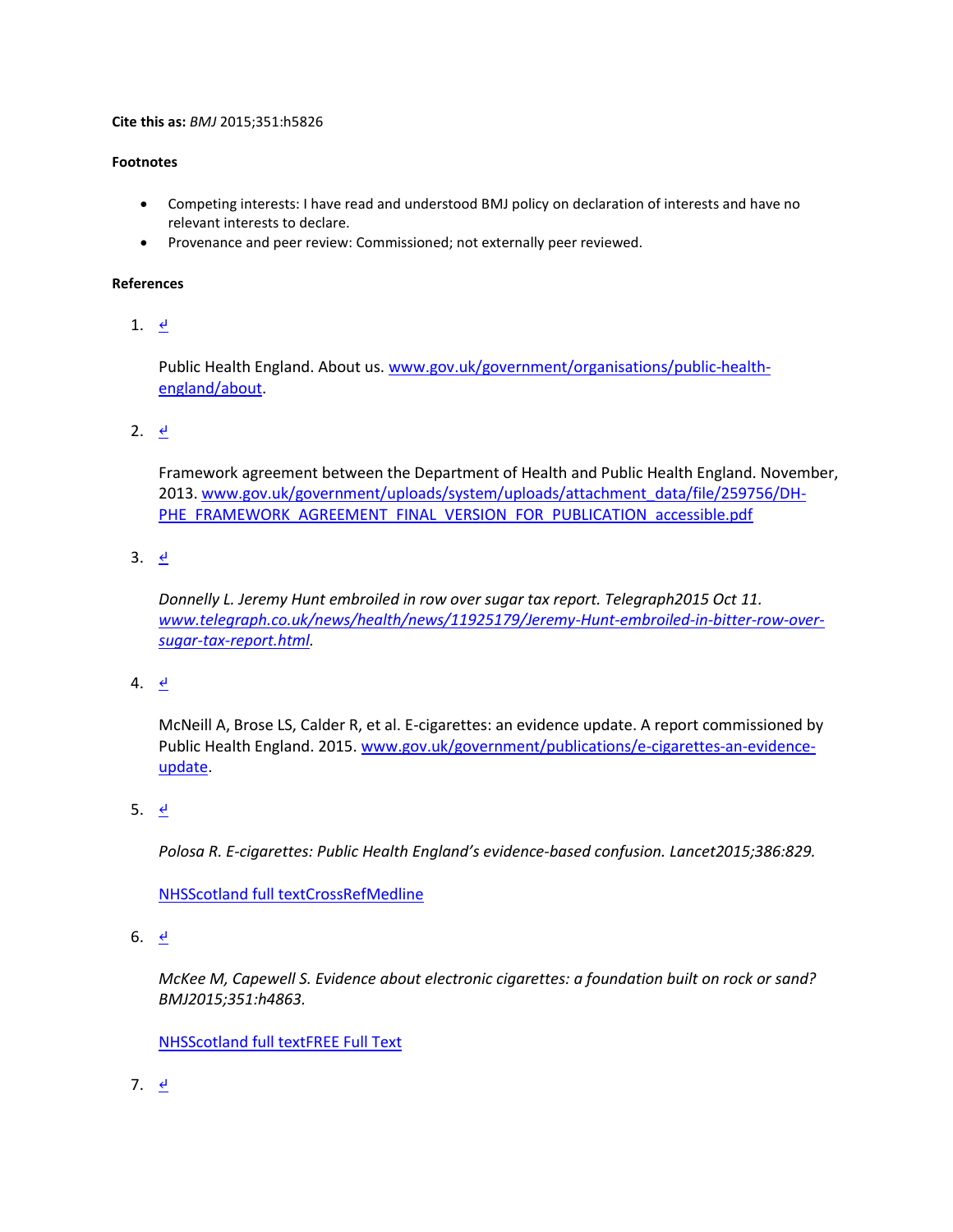Health and Social Care Information Centre. Smoking, drinking and drug use among young people in England 2014. 2015 [www.hscic.gov.uk/article/6555/More-than-a-fifth-of-young-people-have](http://www.hscic.gov.uk/article/6555/More-than-a-fifth-of-young-people-have-tried-e-cigarettes)[tried-e-cigarettes.](http://www.hscic.gov.uk/article/6555/More-than-a-fifth-of-young-people-have-tried-e-cigarettes)

8. [↵](http://www.bmj.com/content/351/bmj.h5826?hwoasp=authn%3A1446806977%3A4130230%3A3261704988%3A0%3A0%3Ag9aOiOsVY4RneZHSNQ6LMQ%3D%3D#xref-ref-8-1)

*Chapman S. E-cigarettes: the best and the worst case scenarios for public health. BMJ2014;349:g5512.*

[NHSScotland full textFREE Full Text](http://www.bmj.com/highwire/openurl?query=rft.jtitle=BMJ&rft_id=info:doi/10.1136/bmj.g5512&rft_id=info:pmid/25204397&rft.genre=article&rft_val_fmt=info:ofi/fmt:kev:mtx:journal&ctx_ver=Z39.88-2004&url_ver=Z39.88-2004&url_ctx_fmt=info:ofi/fmt:kev:mtx:ctx&redirect_url=http://sfx-44nhss.hosted.exlibrisgroup.com/44nhss)

9. [↵](http://www.bmj.com/content/351/bmj.h5826?hwoasp=authn%3A1446806977%3A4130230%3A3261704988%3A0%3A0%3Ag9aOiOsVY4RneZHSNQ6LMQ%3D%3D#xref-ref-9-1)

*Gornall J. Why e-cigarettes are dividing the public health community. BMJ2015;350:h3317.*

[NHSScotland full textFREE Full Text](http://www.bmj.com/highwire/openurl?query=rft.jtitle=BMJ&rft_id=info:doi/10.1136/bmj.h3317&rft_id=info:pmid/26109314&rft.genre=article&rft_val_fmt=info:ofi/fmt:kev:mtx:journal&ctx_ver=Z39.88-2004&url_ver=Z39.88-2004&url_ctx_fmt=info:ofi/fmt:kev:mtx:ctx&redirect_url=http://sfx-44nhss.hosted.exlibrisgroup.com/44nhss)

### 10. [↵](http://www.bmj.com/content/351/bmj.h5826?hwoasp=authn%3A1446806977%3A4130230%3A3261704988%3A0%3A0%3Ag9aOiOsVY4RneZHSNQ6LMQ%3D%3D#xref-ref-10-1)

Public Health England. Underpinning evidence for the estimate that e-cigarette use is around 95% safer than smoking: authors' note. 27 Aug 2015. [www.gov.uk/government/uploads/system/uploads/attachment\\_data/file/456704/McNeill-](http://www.gov.uk/government/uploads/system/uploads/attachment_data/file/456704/McNeill-Hajek_report_authors_note_on_evidence_for_95_estimate.pdf)Hajek report authors note on evidence for 95 estimate.pdf.

### 11.  $\leq$

West R, Hajek P, McNeill A, Brown J, Arnott D. Electronic cigarettes: what we know so far. A report to the All Party Parliamentary Group on Pharmacy, 2014. [www.smokinginengland.info/downloadfile/?type=report&src=6.](http://www.smokinginengland.info/downloadfile/?type=report&src=6)

### 12.  $\leq$

DrugScience. About us[. www.drugscience.org.uk/about/us/](http://www.drugscience.org.uk/about/us/)

### 13. [↵](http://www.bmj.com/content/351/bmj.h5826?hwoasp=authn%3A1446806977%3A4130230%3A3261704988%3A0%3A0%3Ag9aOiOsVY4RneZHSNQ6LMQ%3D%3D#xref-ref-13-1)

*Johnson A. Why Professor David Nutt was shown the door. Guardian2009 Nov 9. [www.theguardian.com/politics/2009/nov/02/drug-policy-alan-johnson-nutt.](http://www.theguardian.com/politics/2009/nov/02/drug-policy-alan-johnson-nutt)*

### 14.  $\leq$

*Nutt D, Phillips LD, Balfour D, et al. Estimating the harms of nicotine-containing products using the MCDA approach. Eur Addict Res2014;20:218-25.*

[NHSScotland full textCrossRef](http://www.bmj.com/highwire/openurl?query=rft.jtitle=Eur%20Addict%20Res&rft.volume=20&rft.spage=218&rft_id=info:doi/10.1159/000360220&rft_id=info:pmid/24714502&rft.genre=article&rft_val_fmt=info:ofi/fmt:kev:mtx:journal&ctx_ver=Z39.88-2004&url_ver=Z39.88-2004&url_ctx_fmt=info:ofi/fmt:kev:mtx:ctx&redirect_url=http://sfx-44nhss.hosted.exlibrisgroup.com/44nhss)[Medline](http://www.bmj.com/lookup/external-ref?access_num=24714502&link_type=MED&atom=%2Fbmj%2F351%2Fbmj.h5826.atom)

### 15.  $\leq$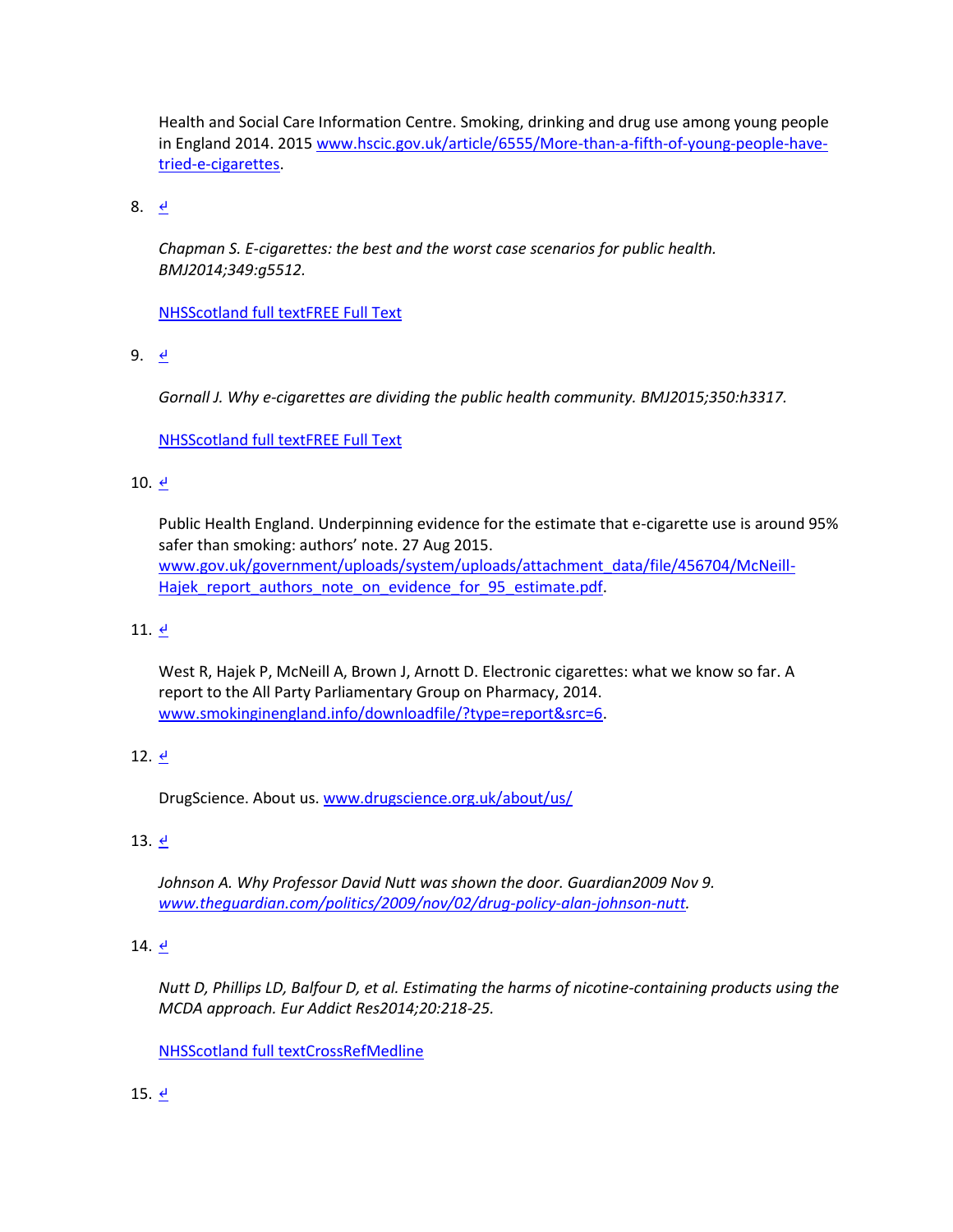Abrams D, Axell T, Bartsch P, et al. Statement from specialists in nicotine science and public health policy to Dr Margaret Chan, World Health Organization, 26 May 2014. [http://ecigarette](http://ecigarette-research.com/WHO.pdf)[research.com/WHO.pdf.](http://ecigarette-research.com/WHO.pdf)

# 16. [↵](http://www.bmj.com/content/351/bmj.h5826?hwoasp=authn%3A1446806977%3A4130230%3A3261704988%3A0%3A0%3Ag9aOiOsVY4RneZHSNQ6LMQ%3D%3D#xref-ref-16-1)

Alexanderson K, Allebeck P, de Arauja AK, et al. Letter to Margaret Chan, WHO, 16 June 2014. [www.fph.org.uk/uploads/Chan-letter-June16%20FINAL%20with%20sigs.pdf.](http://www.fph.org.uk/uploads/Chan-letter-June16%20FINAL%20with%20sigs.pdf)

# 17.  $\leq$

Internal Philip Morris emails, 8 Apr 2004. Truth Tobacco Industry Documents archive, UCSF Library and Center for Knowledge Management. [https://industrydocuments.library.ucsf.edu/tobacco/docs/#id=qtgx0150.](https://industrydocuments.library.ucsf.edu/tobacco/docs/#id=qtgx0150)

# 18. [↵](http://www.bmj.com/content/351/bmj.h5826?hwoasp=authn%3A1446806977%3A4130230%3A3261704988%3A0%3A0%3Ag9aOiOsVY4RneZHSNQ6LMQ%3D%3D#xref-ref-18-1)

ASH. Latest data finds no evidence that electronic cigarettes are a gateway to smoking for young people. Press release, 17 Aug 2015. [www.ash.org.uk/media-room/press-releases/:latest-data](http://www.ash.org.uk/media-room/press-releases/:latest-data-finds-no-evidence-that-electronic-cigarettes-are-a-gateway-to-smoking-for-young-people)[finds-no-evidence-that-electronic-cigarettes-are-a-gateway-to-smoking-for-young-people.](http://www.ash.org.uk/media-room/press-releases/:latest-data-finds-no-evidence-that-electronic-cigarettes-are-a-gateway-to-smoking-for-young-people)

# 19.  $\leq$

Bylaws of EuroSwiss Health SA, accessed at Registre du Commerce, Canton du Vaud, October 5, 2015 [www.vd.ch/themes/economie/registre-du-commerce/.](http://www.vd.ch/themes/economie/registre-du-commerce/)

### 20.  $\frac{d}{ }$

Wise Nicotine. Founder. [www.wisenicotine.com.](http://www.wisenicotine.com/)

# $21.$   $\leftrightarrow$

Curt Tyler LinkedIn page, accessed 6 Oct 2015.

[www.linkedin.com/profile/view?id=ADEAAAInS5QBtu4y9u0RUixVLlndO0hoKolRl2k&authType=N](http://www.linkedin.com/profile/view?id=ADEAAAInS5QBtu4y9u0RUixVLlndO0hoKolRl2k&authType=NAME_SEARCH&authToken=5P0X&locale=en_US&srchid=2586537471444142563367&srchindex=7&srchtotal=40&trk=vsrp_people_res_name&trkInfo=VSRPsearchId%3A2586537471444142563367%2CVSRPtargetId%3A36129684%2CVSRPcmpt%3Aprimary%2CVSRPnm%3Atrue%2CauthType%3ANAME_SEARCH) [AME\\_SEARCH&authToken=5P0X&locale=en\\_US&srchid=2586537471444142563367&srchindex=7](http://www.linkedin.com/profile/view?id=ADEAAAInS5QBtu4y9u0RUixVLlndO0hoKolRl2k&authType=NAME_SEARCH&authToken=5P0X&locale=en_US&srchid=2586537471444142563367&srchindex=7&srchtotal=40&trk=vsrp_people_res_name&trkInfo=VSRPsearchId%3A2586537471444142563367%2CVSRPtargetId%3A36129684%2CVSRPcmpt%3Aprimary%2CVSRPnm%3Atrue%2CauthType%3ANAME_SEARCH) [&srchtotal=40&trk=vsrp\\_people\\_res\\_name&trkInfo=VSRPsearchId%3A258653747144414256336](http://www.linkedin.com/profile/view?id=ADEAAAInS5QBtu4y9u0RUixVLlndO0hoKolRl2k&authType=NAME_SEARCH&authToken=5P0X&locale=en_US&srchid=2586537471444142563367&srchindex=7&srchtotal=40&trk=vsrp_people_res_name&trkInfo=VSRPsearchId%3A2586537471444142563367%2CVSRPtargetId%3A36129684%2CVSRPcmpt%3Aprimary%2CVSRPnm%3Atrue%2CauthType%3ANAME_SEARCH) [7%2CVSRPtargetId%3A36129684%2CVSRPcmpt%3Aprimary%2CVSRPnm%3Atrue%2CauthType%](http://www.linkedin.com/profile/view?id=ADEAAAInS5QBtu4y9u0RUixVLlndO0hoKolRl2k&authType=NAME_SEARCH&authToken=5P0X&locale=en_US&srchid=2586537471444142563367&srchindex=7&srchtotal=40&trk=vsrp_people_res_name&trkInfo=VSRPsearchId%3A2586537471444142563367%2CVSRPtargetId%3A36129684%2CVSRPcmpt%3Aprimary%2CVSRPnm%3Atrue%2CauthType%3ANAME_SEARCH) [3ANAME\\_SEARCH.](http://www.linkedin.com/profile/view?id=ADEAAAInS5QBtu4y9u0RUixVLlndO0hoKolRl2k&authType=NAME_SEARCH&authToken=5P0X&locale=en_US&srchid=2586537471444142563367&srchindex=7&srchtotal=40&trk=vsrp_people_res_name&trkInfo=VSRPsearchId%3A2586537471444142563367%2CVSRPtargetId%3A36129684%2CVSRPcmpt%3Aprimary%2CVSRPnm%3Atrue%2CauthType%3ANAME_SEARCH)

### 22. [↵](http://www.bmj.com/content/351/bmj.h5826?hwoasp=authn%3A1446806977%3A4130230%3A3261704988%3A0%3A0%3Ag9aOiOsVY4RneZHSNQ6LMQ%3D%3D#xref-ref-22-1)

Delon Human LinkedIn page, accessed 6 Oct 2015.

[www.linkedin.com/profile/view?id=ADEAAAENYEoBM8dqZbnTRfoxHziNRXjVtT3psRU&authType=](http://www.linkedin.com/profile/view?id=ADEAAAENYEoBM8dqZbnTRfoxHziNRXjVtT3psRU&authType=NAME_SEARCH&authToken=tGxw&locale=en_US&srchid=2586537471444142638286&srchindex=1&srchtotal=170&trk=vsrp_people_res_name&trkInfo=VSRPsearchId%3A2586537471444142638286%2CVSRPtargetId%3A17653834%2CVSRPcmpt%3Aprimary%2CVSRPnm%3Atrue%2CauthType%3ANAME_SEARCH) [NAME\\_SEARCH&authToken=tGxw&locale=en\\_US&srchid=2586537471444142638286&srchindex](http://www.linkedin.com/profile/view?id=ADEAAAENYEoBM8dqZbnTRfoxHziNRXjVtT3psRU&authType=NAME_SEARCH&authToken=tGxw&locale=en_US&srchid=2586537471444142638286&srchindex=1&srchtotal=170&trk=vsrp_people_res_name&trkInfo=VSRPsearchId%3A2586537471444142638286%2CVSRPtargetId%3A17653834%2CVSRPcmpt%3Aprimary%2CVSRPnm%3Atrue%2CauthType%3ANAME_SEARCH) [=1&srchtotal=170&trk=vsrp\\_people\\_res\\_name&trkInfo=VSRPsearchId%3A258653747144414263](http://www.linkedin.com/profile/view?id=ADEAAAENYEoBM8dqZbnTRfoxHziNRXjVtT3psRU&authType=NAME_SEARCH&authToken=tGxw&locale=en_US&srchid=2586537471444142638286&srchindex=1&srchtotal=170&trk=vsrp_people_res_name&trkInfo=VSRPsearchId%3A2586537471444142638286%2CVSRPtargetId%3A17653834%2CVSRPcmpt%3Aprimary%2CVSRPnm%3Atrue%2CauthType%3ANAME_SEARCH) [8286%2CVSRPtargetId%3A17653834%2CVSRPcmpt%3Aprimary%2CVSRPnm%3Atrue%2CauthTyp](http://www.linkedin.com/profile/view?id=ADEAAAENYEoBM8dqZbnTRfoxHziNRXjVtT3psRU&authType=NAME_SEARCH&authToken=tGxw&locale=en_US&srchid=2586537471444142638286&srchindex=1&srchtotal=170&trk=vsrp_people_res_name&trkInfo=VSRPsearchId%3A2586537471444142638286%2CVSRPtargetId%3A17653834%2CVSRPcmpt%3Aprimary%2CVSRPnm%3Atrue%2CauthType%3ANAME_SEARCH) [e%3ANAME\\_SEARCH.](http://www.linkedin.com/profile/view?id=ADEAAAENYEoBM8dqZbnTRfoxHziNRXjVtT3psRU&authType=NAME_SEARCH&authToken=tGxw&locale=en_US&srchid=2586537471444142638286&srchindex=1&srchtotal=170&trk=vsrp_people_res_name&trkInfo=VSRPsearchId%3A2586537471444142638286%2CVSRPtargetId%3A17653834%2CVSRPcmpt%3Aprimary%2CVSRPnm%3Atrue%2CauthType%3ANAME_SEARCH)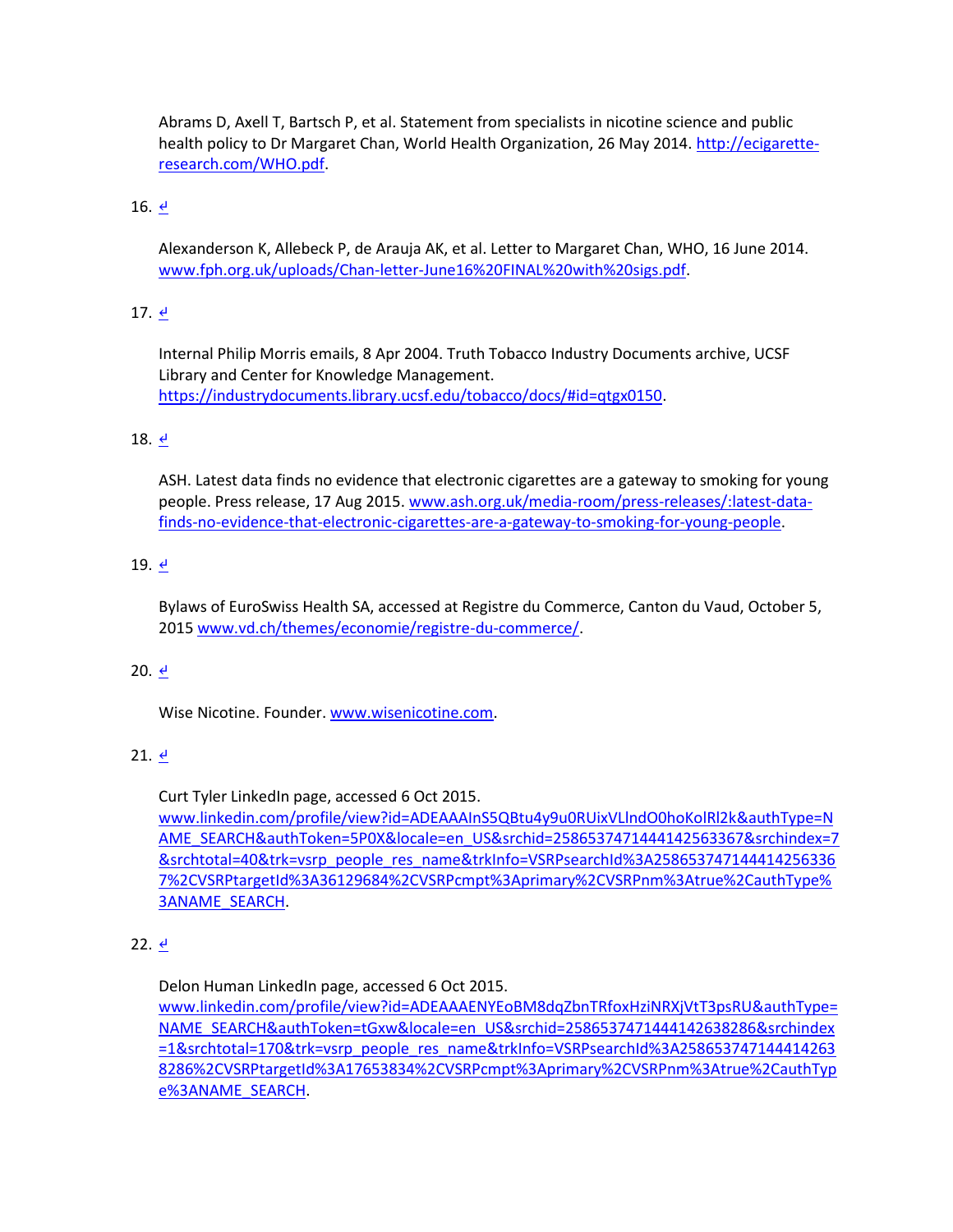# 23.  $\leq$

First global forum on nicotine. 2014[. https://gfn.net.co/downloads/2014/GFN2014-Reader.pdf.](https://gfn.net.co/downloads/2014/GFN2014-Reader.pdf)

## 24. [↵](http://www.bmj.com/content/351/bmj.h5826?hwoasp=authn%3A1446806977%3A4130230%3A3261704988%3A0%3A0%3Ag9aOiOsVY4RneZHSNQ6LMQ%3D%3D#xref-ref-24-1)

BAT. Sustained engagement. [www.bat.com/groupfs/sites/BAT\\_89HK76.nsf/vwPagesWebLive/DO8C6MNZ?opendocument.](http://www.bat.com/groupfs/sites/BAT_89HK76.nsf/vwPagesWebLive/DO8C6MNZ?opendocument)

## 25.  $\frac{d}{ }$

BAT. A focus on harm reduction. 2013. [www.bat.com/group/sites/UK\\_\\_9D9KCY.nsf/vwPagesWebLive/DO964UGU/\\$file/A\\_Focus\\_on\\_Ha](http://www.bat.com/group/sites/UK__9D9KCY.nsf/vwPagesWebLive/DO964UGU/$file/A_Focus_on_Harm_Reduction_Report_2013.pdf) [rm\\_Reduction\\_Report\\_2013.pdf.](http://www.bat.com/group/sites/UK__9D9KCY.nsf/vwPagesWebLive/DO964UGU/$file/A_Focus_on_Harm_Reduction_Report_2013.pdf)

## $26.$  [↵](http://www.bmj.com/content/351/bmj.h5826?hwoasp=authn%3A1446806977%3A4130230%3A3261704988%3A0%3A0%3Ag9aOiOsVY4RneZHSNQ6LMQ%3D%3D#xref-ref-26-1)

Nutt D. Blinded by smoke? Why do e-cigarettes provoke such irrational reactions? 27 Aug 2015. [www.drugscience.org.uk/blog/2015/08/27/blinded-smoke-why-do-e-cigarettes-provoke-such](http://www.drugscience.org.uk/blog/2015/08/27/blinded-smoke-why-do-e-cigarettes-provoke-such-irrational-reactions/)[irrational-reactions/.](http://www.drugscience.org.uk/blog/2015/08/27/blinded-smoke-why-do-e-cigarettes-provoke-such-irrational-reactions/)

## $27. \underline{e}$

*Nutt DJ, King LA, Phillips LD, Independent Scientific Committee on Drugs. Drug harms in the UK: a multicriteria decision analysis. Lancet2010;376:1558-65.*

[NHSScotland full textCrossRef](http://www.bmj.com/highwire/openurl?query=rft.jtitle=Lancet&rft.stitle=Lancet&rft.aulast=Nutt&rft.auinit1=D.%20J.&rft.volume=376&rft.issue=9752&rft.spage=1558&rft.epage=1565&rft.atitle=Drug%20harms%20in%20the%20UK:%20a%20multicriteria%20decision%20analysis.&rft_id=info:doi/10.1016/S0140-6736(10)61462-6&rft_id=info:pmid/21036393&rft.genre=article&rft_val_fmt=info:ofi/fmt:kev:mtx:journal&ctx_ver=Z39.88-2004&url_ver=Z39.88-2004&url_ctx_fmt=info:ofi/fmt:kev:mtx:ctx&redirect_url=http://sfx-44nhss.hosted.exlibrisgroup.com/44nhss)[MedlineWeb of Science](http://www.bmj.com/lookup/external-ref?access_num=21036393&link_type=MED&atom=%2Fbmj%2F351%2Fbmj.h5826.atom)

### 28. [↵](http://www.bmj.com/content/351/bmj.h5826?hwoasp=authn%3A1446806977%3A4130230%3A3261704988%3A0%3A0%3Ag9aOiOsVY4RneZHSNQ6LMQ%3D%3D#xref-ref-28-1)

Africa Medical Association. About AfMA. 2015. [www.africama.net/about\\_afma.htm.](http://www.africama.net/about_afma.htm)

### 29.  $\frac{d}{ }$

Global Tobacco and Nicotine Forum 2015. Agenda. [http://gtnf-2015.com/agenda/.](http://gtnf-2015.com/agenda/)

### 30. [↵](http://www.bmj.com/content/351/bmj.h5826?hwoasp=authn%3A1446806977%3A4130230%3A3261704988%3A0%3A0%3Ag9aOiOsVY4RneZHSNQ6LMQ%3D%3D#xref-ref-30-1)

Public Health England. E-cigarettes: an emerging public health consensus. Press release, 15 Sep 2015[. www.gov.uk/government/news/e-cigarettes-an-emerging-public-health-consensus.](http://www.gov.uk/government/news/e-cigarettes-an-emerging-public-health-consensus)

### $31. 4$

*O'Connor R, Fenton K. E-cigarettes: spelling out the available evidence for the public. Lancet2015;386:1237.*

[NHSScotland full text](http://www.bmj.com/highwire/openurl?query=rft.jtitle=Lancet&rft.volume=386&rft.spage=1237&rft.genre=article&rft_val_fmt=info:ofi/fmt:kev:mtx:journal&ctx_ver=Z39.88-2004&url_ver=Z39.88-2004&url_ctx_fmt=info:ofi/fmt:kev:mtx:ctx&redirect_url=http://sfx-44nhss.hosted.exlibrisgroup.com/44nhss)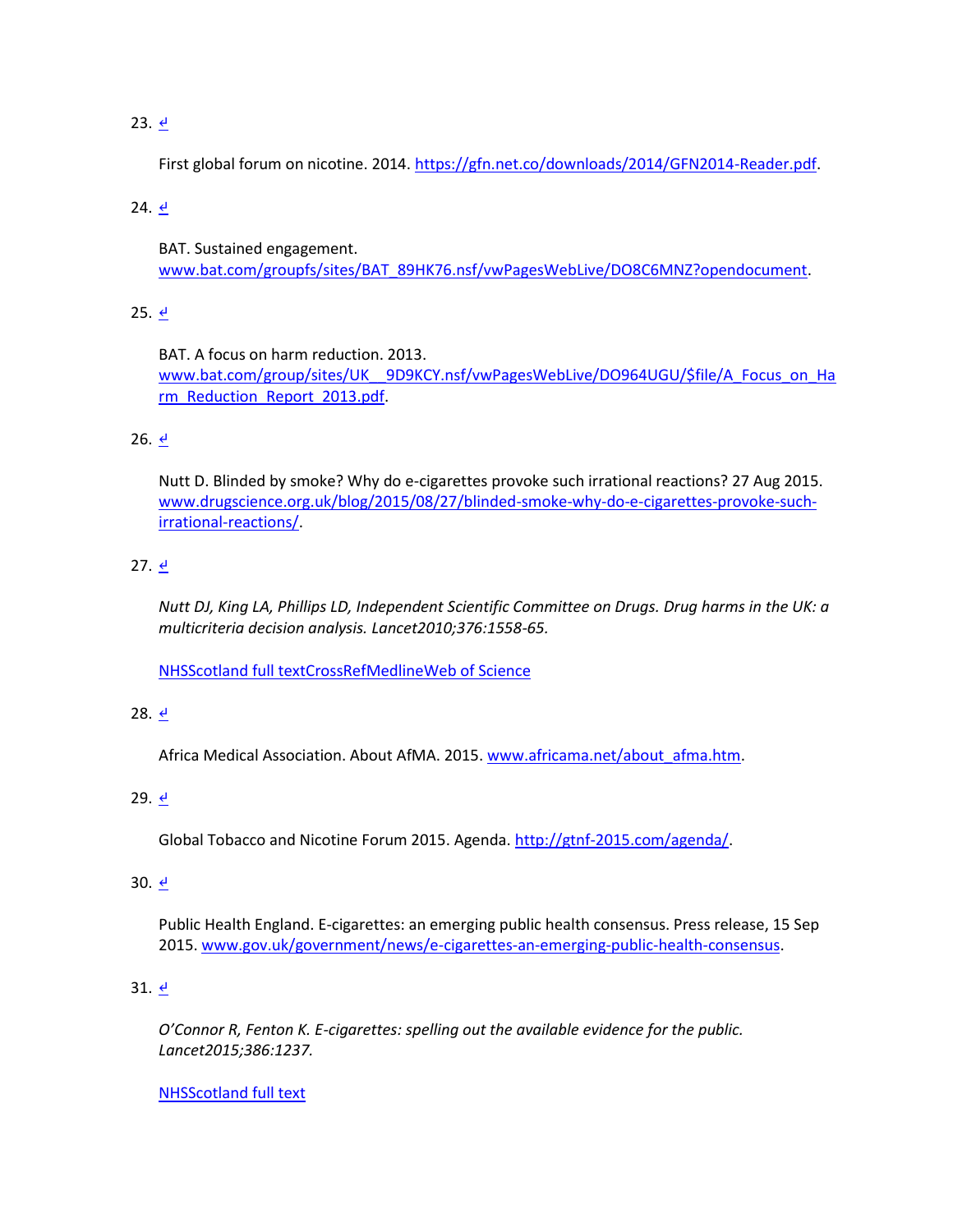# $32. \underline{e}$

WHO. Electronic nicotine delivery systems. WHO report to sixth session of the Conference of the Parties to the WHO Framework Convention on Tobacco Control. 2014. [http://apps.who.int/gb/fctc/PDF/cop6/FCTC\\_COP6\\_10Rev1-en.pdf?ua=1.](http://apps.who.int/gb/fctc/PDF/cop6/FCTC_COP6_10Rev1-en.pdf?ua=1)

# 33. [↵](http://www.bmj.com/content/351/bmj.h5826?hwoasp=authn%3A1446806977%3A4130230%3A3261704988%3A0%3A0%3Ag9aOiOsVY4RneZHSNQ6LMQ%3D%3D#xref-ref-33-1)

Public Health England. Shale gas extraction emissions are a "low" risk to public health. Press release, 31 Oct 2013. [www.gov.uk/government/news/shale-gas-extraction-emissions-are-a-low](http://www.gov.uk/government/news/shale-gas-extraction-emissions-are-a-low-risk-to-public-health)[risk-to-public-health.](http://www.gov.uk/government/news/shale-gas-extraction-emissions-are-a-low-risk-to-public-health)

# 34. [↵](http://www.bmj.com/content/351/bmj.h5826?hwoasp=authn%3A1446806977%3A4130230%3A3261704988%3A0%3A0%3Ag9aOiOsVY4RneZHSNQ6LMQ%3D%3D#xref-ref-34-1)

Public Health England. Review of the potential public health impacts of exposures to chemical and radioactive pollutants as a result of the shale gas extraction process. 2014. [www.gov.uk/government/uploads/system/uploads/attachment\\_data/file/332837/PHE-CRCE-](http://www.gov.uk/government/uploads/system/uploads/attachment_data/file/332837/PHE-CRCE-009_3-7-14.pdf)[009\\_3-7-14.pdf.](http://www.gov.uk/government/uploads/system/uploads/attachment_data/file/332837/PHE-CRCE-009_3-7-14.pdf)

# 35.  $\frac{d}{ }$

*Law A, Hays J, Shonkoff SB, Finkel ML. Public Health England's draft report on shale gas extraction. BMJ2014;348:g2728.* 

[NHSScotland full textFREE Full Text](http://www.bmj.com/highwire/openurl?query=rft.jtitle=BMJ&rft_id=info:doi/10.1136/bmj.g2728&rft_id=info:pmid/24747542&rft.genre=article&rft_val_fmt=info:ofi/fmt:kev:mtx:journal&ctx_ver=Z39.88-2004&url_ver=Z39.88-2004&url_ctx_fmt=info:ofi/fmt:kev:mtx:ctx&redirect_url=http://sfx-44nhss.hosted.exlibrisgroup.com/44nhss)

# 36.  $\frac{d}{2}$

Department of Energy and Climate Change. Guidance on fracking: developing shale oil and gas in the UK. 2015. [www.gov.uk/government/publications/about-shale-gas-and-hydraulic-fracturing](http://www.gov.uk/government/publications/about-shale-gas-and-hydraulic-fracturing-fracking/developing-shale-oil-and-gas-in-the-uk)[fracking/developing-shale-oil-and-gas-in-the-uk.](http://www.gov.uk/government/publications/about-shale-gas-and-hydraulic-fracturing-fracking/developing-shale-oil-and-gas-in-the-uk)

# 37. [↵](http://www.bmj.com/content/351/bmj.h5826?hwoasp=authn%3A1446806977%3A4130230%3A3261704988%3A0%3A0%3Ag9aOiOsVY4RneZHSNQ6LMQ%3D%3D#xref-ref-37-1)

Public Health England. Oral evidence to Health Committee, 19 November 2013. [http://data.parliament.uk/writtenevidence/WrittenEvidence.svc/EvidenceHtml/3919.](http://data.parliament.uk/writtenevidence/WrittenEvidence.svc/EvidenceHtml/3919)

### 38. [↵](http://www.bmj.com/content/351/bmj.h5826?hwoasp=authn%3A1446806977%3A4130230%3A3261704988%3A0%3A0%3Ag9aOiOsVY4RneZHSNQ6LMQ%3D%3D#xref-ref-38-1)

House of Commons Health Committee. Public Health England. Eighth report of session 2013-14. [www.publications.parliament.uk/pa/cm201314/cmselect/cmhealth/840/840.pdf.](http://www.publications.parliament.uk/pa/cm201314/cmselect/cmhealth/840/840.pdf)

### 39.  $\frac{d}{2}$

Friends of the Earth England, Wales and Northern Ireland. Response to Public Health England review, 1 Nov 2013. [www.foe.co.uk/sites/default/files/downloads/response-public-health](http://www.foe.co.uk/sites/default/files/downloads/response-public-health-englands-fracking-health-report-21878.pdf)[englands-fracking-health-report-21878.pdf.](http://www.foe.co.uk/sites/default/files/downloads/response-public-health-englands-fracking-health-report-21878.pdf)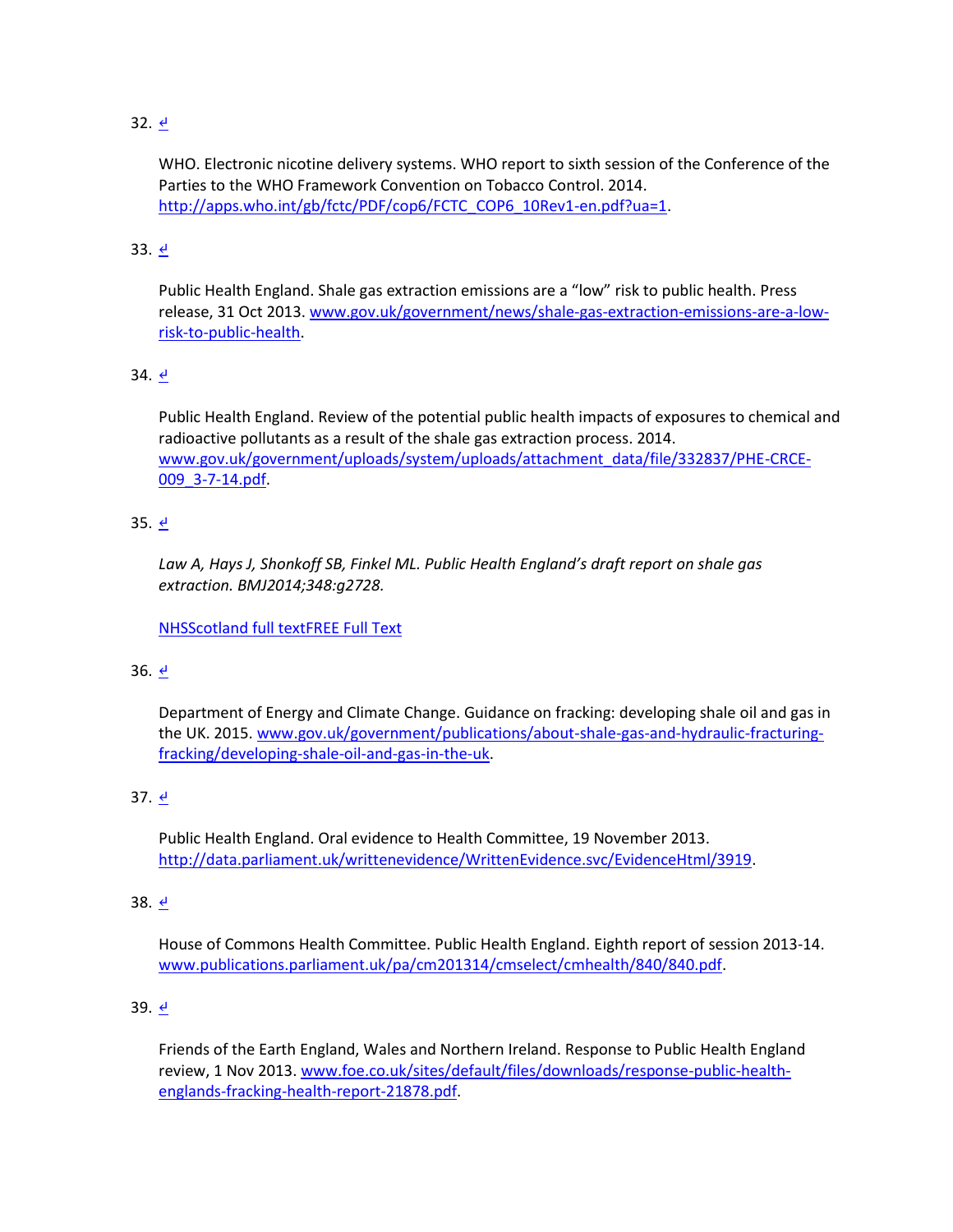## 40.  $\leq$

Physicians, Scientists and Engineers for Health Energy. Impediments to public health research on shale (tight) oil and gas development. 2013. [http://psehealthyenergy.org/data/PSE\\_ImpedimentsPublicHealth\\_May2013.pdf.](http://psehealthyenergy.org/data/PSE_ImpedimentsPublicHealth_May2013.pdf)

## 41.  $\leq$

*No fracking in Germany for now. Bloomberg2014 Nov 8. [www.bloomberg.com/news/articles/2013-11-08/no-fracking-in-germany-for-now-backed-in](http://www.bloomberg.com/news/articles/2013-11-08/no-fracking-in-germany-for-now-backed-in-merkel-coalition)[merkel-coalition.](http://www.bloomberg.com/news/articles/2013-11-08/no-fracking-in-germany-for-now-backed-in-merkel-coalition)*

## 42. [↵](http://www.bmj.com/content/351/bmj.h5826?hwoasp=authn%3A1446806977%3A4130230%3A3261704988%3A0%3A0%3Ag9aOiOsVY4RneZHSNQ6LMQ%3D%3D#xref-ref-42-1)

*Finkel M, Hays J, Law A. The shale gas boom and the need for rational policy. Am J Public Health2013;103:1161-3.*

[NHSScotland full textCrossRef](http://www.bmj.com/highwire/openurl?query=rft.jtitle=Am%20J%20Public%20Health&rft.volume=103&rft.spage=1161&rft_id=info:doi/10.2105/AJPH.2013.301285&rft_id=info:pmid/23678928&rft.genre=article&rft_val_fmt=info:ofi/fmt:kev:mtx:journal&ctx_ver=Z39.88-2004&url_ver=Z39.88-2004&url_ctx_fmt=info:ofi/fmt:kev:mtx:ctx&redirect_url=http://sfx-44nhss.hosted.exlibrisgroup.com/44nhss)[Medline](http://www.bmj.com/lookup/external-ref?access_num=23678928&link_type=MED&atom=%2Fbmj%2F351%2Fbmj.h5826.atom)

## 43. [↵](http://www.bmj.com/content/351/bmj.h5826?hwoasp=authn%3A1446806977%3A4130230%3A3261704988%3A0%3A0%3Ag9aOiOsVY4RneZHSNQ6LMQ%3D%3D#xref-ref-43-1)

European Commission. Exploration and production of hydrocarbons (such as shale gas) using high volume hydraulic fracturing in the EU. Executive summary of the impact assessment. 2014. [http://eur-lex.europa.eu/legal-content/EN/TXT/PDF/?uri=CELEX:52014SC0022&from=EN.](http://eur-lex.europa.eu/legal-content/EN/TXT/PDF/?uri=CELEX:52014SC0022&from=EN)

### 44.  $\leq$

NHS England. NHS diabetes prevention programme. 2015. [www.england.nhs.uk/ourwork/qual](http://www.england.nhs.uk/ourwork/qual-clin-lead/action-for-diabetes/diabetes-prevention/)[clin-lead/action-for-diabetes/diabetes-prevention/.](http://www.england.nhs.uk/ourwork/qual-clin-lead/action-for-diabetes/diabetes-prevention/)

# 45.  $\leq$

*Barry E, Roberts S, Finer S, Vijayaraghavan S, Greenhalgh T. Time to question the NHS diabetes prevention programme. BMJ2015;351:h4717.*

[NHSScotland full textFREE Full Text](http://www.bmj.com/highwire/openurl?query=rft.jtitle=BMJ&rft_id=info:doi/10.1136/bmj.h4717&rft_id=info:pmid/26346375&rft.genre=article&rft_val_fmt=info:ofi/fmt:kev:mtx:journal&ctx_ver=Z39.88-2004&url_ver=Z39.88-2004&url_ctx_fmt=info:ofi/fmt:kev:mtx:ctx&redirect_url=http://sfx-44nhss.hosted.exlibrisgroup.com/44nhss)

### 46. [↵](http://www.bmj.com/content/351/bmj.h5826?hwoasp=authn%3A1446806977%3A4130230%3A3261704988%3A0%3A0%3Ag9aOiOsVY4RneZHSNQ6LMQ%3D%3D#xref-ref-46-1)

*O'Brien J. Re: time to question the NHS diabetes prevention programme. BMJ2015;351:h4717.*

[NHSScotland full textFREE Full Text](http://www.bmj.com/highwire/openurl?query=rft.jtitle=BMJ&rft_id=info:doi/10.1136/bmj.h4717&rft_id=info:pmid/26346375&rft.genre=article&rft_val_fmt=info:ofi/fmt:kev:mtx:journal&ctx_ver=Z39.88-2004&url_ver=Z39.88-2004&url_ctx_fmt=info:ofi/fmt:kev:mtx:ctx&redirect_url=http://sfx-44nhss.hosted.exlibrisgroup.com/44nhss)

### 47. [↵](http://www.bmj.com/content/351/bmj.h5826?hwoasp=authn%3A1446806977%3A4130230%3A3261704988%3A0%3A0%3Ag9aOiOsVY4RneZHSNQ6LMQ%3D%3D#xref-ref-47-1)